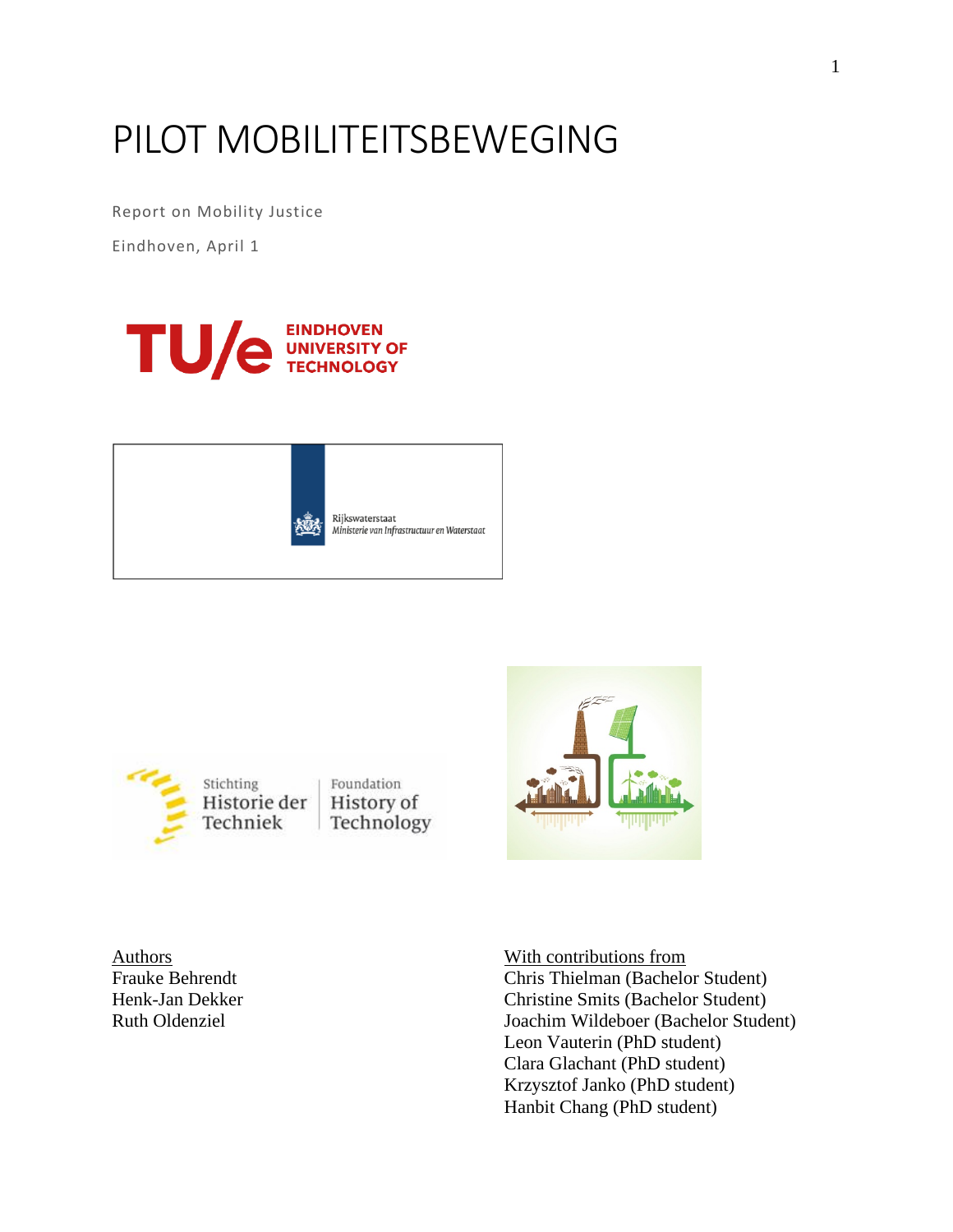# **Table of Contents**

| 7.2 Mobility Justice beyond commuting: variety of group sizes and trip purposes  33 |
|-------------------------------------------------------------------------------------|
|                                                                                     |
|                                                                                     |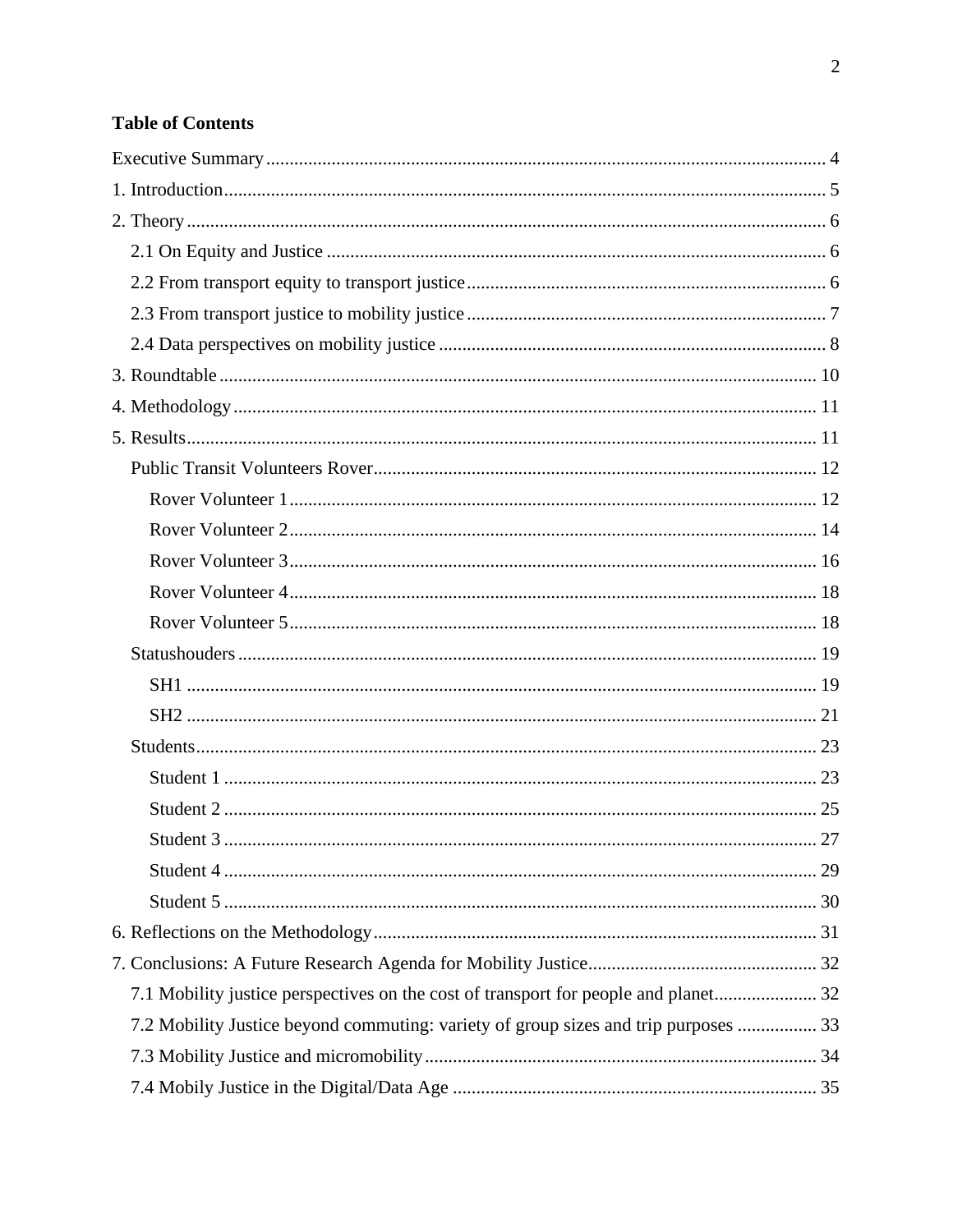| Bibliography |  |
|--------------|--|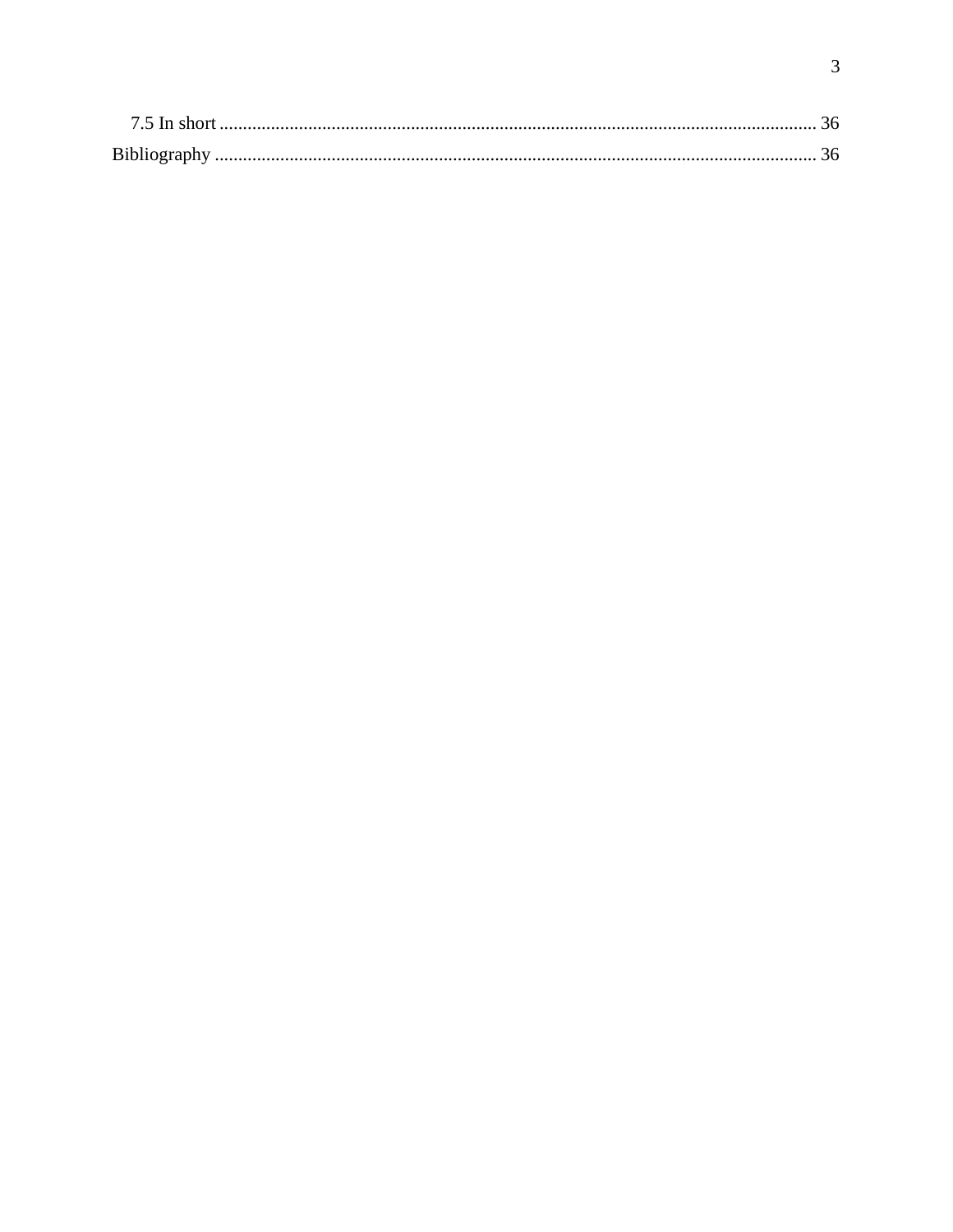## <span id="page-3-0"></span>Executive Summary

We conducted a brief review of the literature on mobility and transport justice-related issues including transport poverty. We then conducted a roundtable with experts to identify key issues, potential research methodologies, and formulate a set of interview questions. In phase three, bachelor students conducted interviews with three different groups (public transit lobbyists, refugees, students) about their experience and opinion of mobility justice.

This report contains a short introduction to mobility justice theories, a report on the roundtable, and summaries of all the interviews. The final section draws out some common themes, recommendations for future research and reflections on the methodology.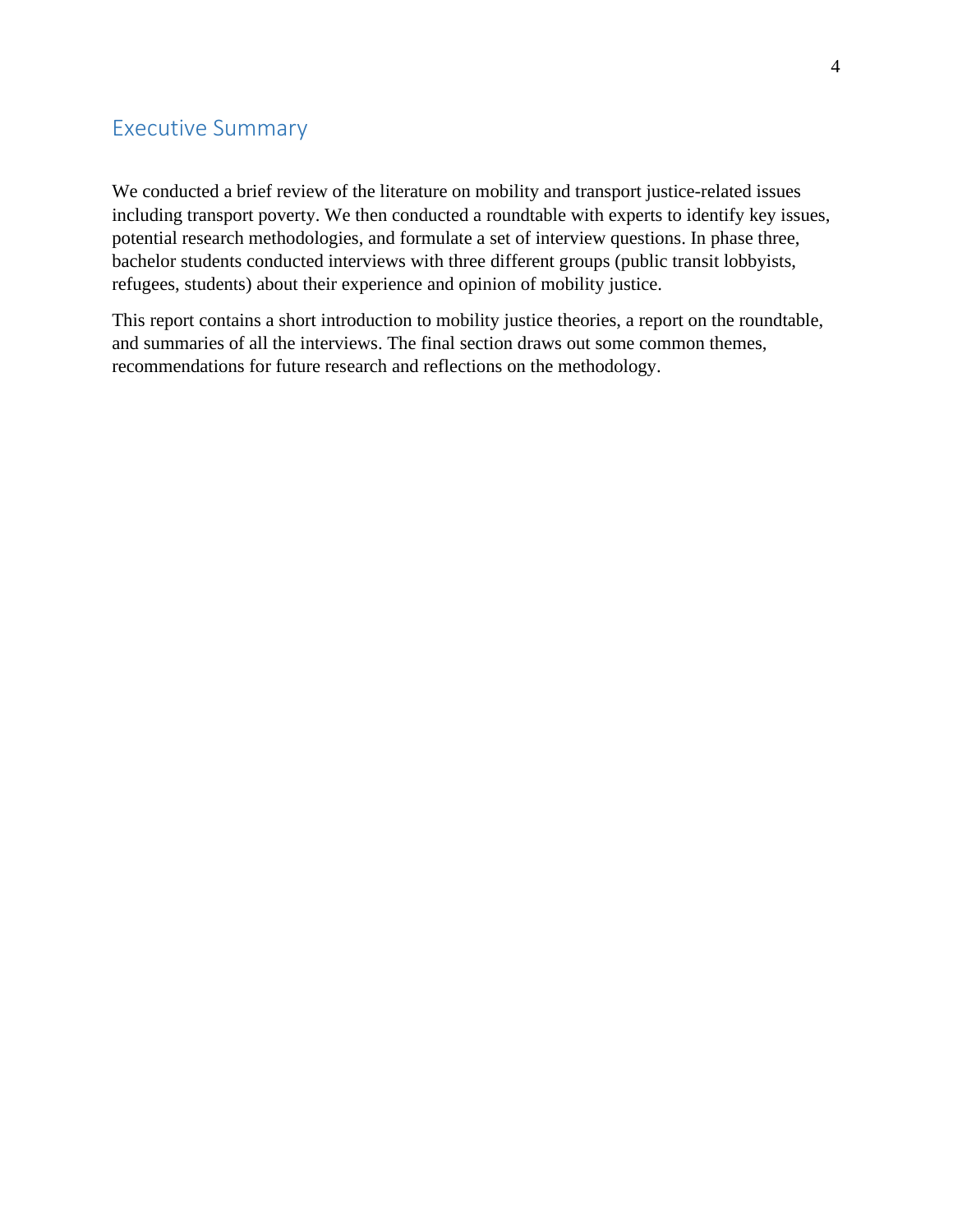## <span id="page-4-0"></span>1. Introduction

This scoping project aims at providing a fresh perspective on the topic of mobility justice. The end goal is to generate several questions for further research. By mobility justice we mean questions of accessibility and social inclusion; transport poverty; and climate justice. In addition, mobility systems are unequal by design and the power to understand, criticize, and influence these systems are also part of mobility justice. In this report, we focus on the way different groups of people encounter mobility justice issues in their daily life. To present a variety of perspective, we will interview members from three different groups: refugees who have been granted a residence permit; older volunteers from the Rover public transit advocacy group; and students from Eindhoven University of Technology. The three groups are chosen because they give a variety of perspectives in terms of age, preferred/dominant mode choice, and socioeconomic status and consequently different experiences and views of mobility and accessibility issues. The students are young, use public transit but often envision future car ownership. The Rover volunteers are generally older, use public transit exclusively, and also provide a perspective on how different-abled persons experience this system. The refugees are in the middle in age terms, use a mix of transport modes, but tend to prefer cars as well.

The refugee group experiences challenges with mobility as they have to travel to and from the asylum seekers' centre, which by design are located in remote places. Becoming mobile is a major goal for these people, for whom cycling or public transit are often unfamiliar modes or modes with a status problem. Access to the OV card, language issues, or financial issues can all produce obstacles to achieving mobility and are there mobility justice issues.

The representatives of Rover present a different perspective, centred around public transit, possibly integrated with other modes. With a background in advocacy work, these people will provide a different and possibly more articulate view on the mobility justice issues surrounding public transit and access.

Finally, the third group consists of young students from Eindhoven University. While mobility has become a struggle or issue of debate for the other two groups, these students might never have given much thought to the way they move about. For one, their free-public transit card gives them access at no cost, while most will have a bicycle for egress. They are also of another generation than the other two groups and should provide a contrast in perspective.

In what follows we first briefly introduce the theoretical framework of mobility justice and related concepts. We then present the main conclusions from a roundtable on the topic conducted at Eindhoven University. Next, the empirical findings are presented in the form of interview summaries. The final discussion section will reflect on these findings as well as the methodology employed.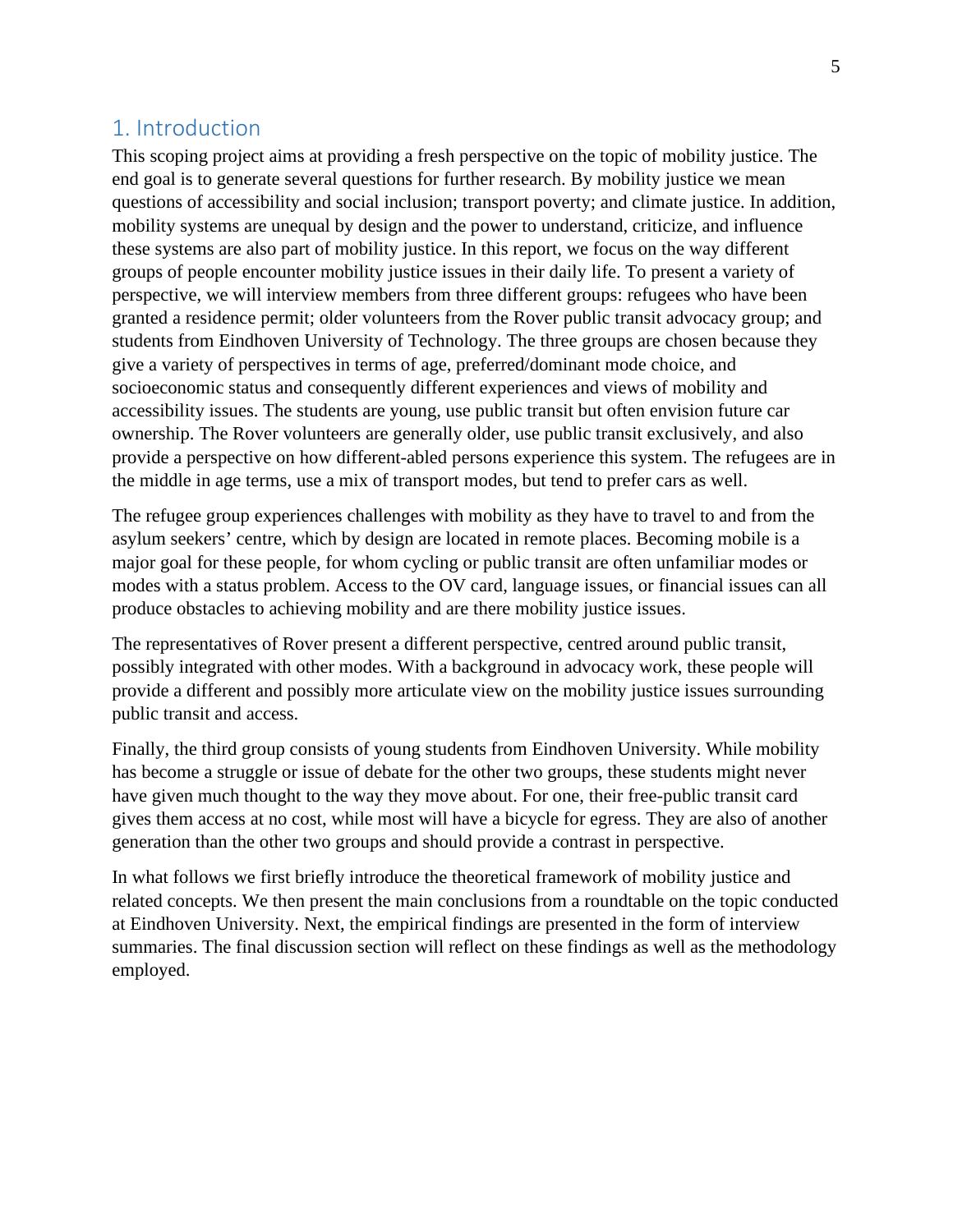## <span id="page-5-0"></span>2. Theory

#### <span id="page-5-1"></span>2.1 On Equity and Justice

Although interest in mobility-related social exclusion might have increased in the last one or two decades, the topic is not new on the political agenda, nor on the academic one. Verlinghieri and Schwanen's literature review on the topic, and Bek's work, show that transport poverty has been discussed since the 1960s and '70s (Bek et al., 2021; Verlinghieri & Schwanen, 2020b). Over the years, the topic has been raised, tackled and framed in many different ways. Kuttler and Moraglio's summary of the different terms that have been developed and used interchangeably with the term 'transport poverty' is exemplary for this variety:

'accessibility poverty' or 'poverty of access' (Farrington and Farrington 2005, 3; Martens and Bastiaanssen 2014, 6–7), 'transport disadvantage' (e.g. Currie et al. 2009, 97–98), 'transportrelated' or 'transport-based social exclusion' (e.g. Preston and Rajé 2007, 152–154; Schwanen et al. 2015, 123–125), 'social equity', 'fairness' and 'justice in transport' (e.g. Martens 2009, 4–6; Jones and Lucas 2012, 9; Sheller 2015, 86) and 'transport wealth' (Stokes and Lucas 2011, 4–7) [(Kuttler & Moraglio, 2021: 7)

Despite these differences, however, Kuttler and Moraglio claim that there are considerable overlaps between these different approaches.

In the literature, scholars usually make a conceptual distinction between *transport equity* and *transport justice* (Enright, 2019; Karner et al., 2020; Martens, 2017), between *transport justice* and *mobility justice* (Cook & Butz, 2018; Kuttler & Moraglio, 2021; Sheller, 2018b), or between all three of them (Verlinghieri & Schwanen, 2020b). Still, different authors define these terms differently or emphasize varying aspects of them. It should be noted that the approaches presented here are not homogeneous and the boundaries between them are blurry sometimes. Still, some general lines of thought can be identified.

#### <span id="page-5-2"></span>2.2 From transport equity to transport justice

When trying to conceptualize 'transport equity', the term is usually contrasted with 'transport justice'. Karner et al. describe 'equity' approaches as typically being state-led, whereas 'justice' perspectives can be viewed as community-led approaches. In terms of content, 'transport equity' is usually characterized by a mere technical take on the issue. Based on quantitative modelling analyses, such approaches aim to increase "all travel time savings, independent of the income level of the traveler that benefits from the time saving." (Martens, 2017:30) In this sense, the 'transport equity' approach is an egalitarian approach, meaning that everyone should have the same transport provisions available. In practice, this largely comes down to a focus on the construction of new roadways and mitigation of congestion. The idea is that, by increasing the road space, more people would have access to it, while maintaining a seamless traffic flow. However, such planning principles favor people with higher trip rates. Moreover, they don't consider demographic differences in terms of place of residency, physical and mental abilities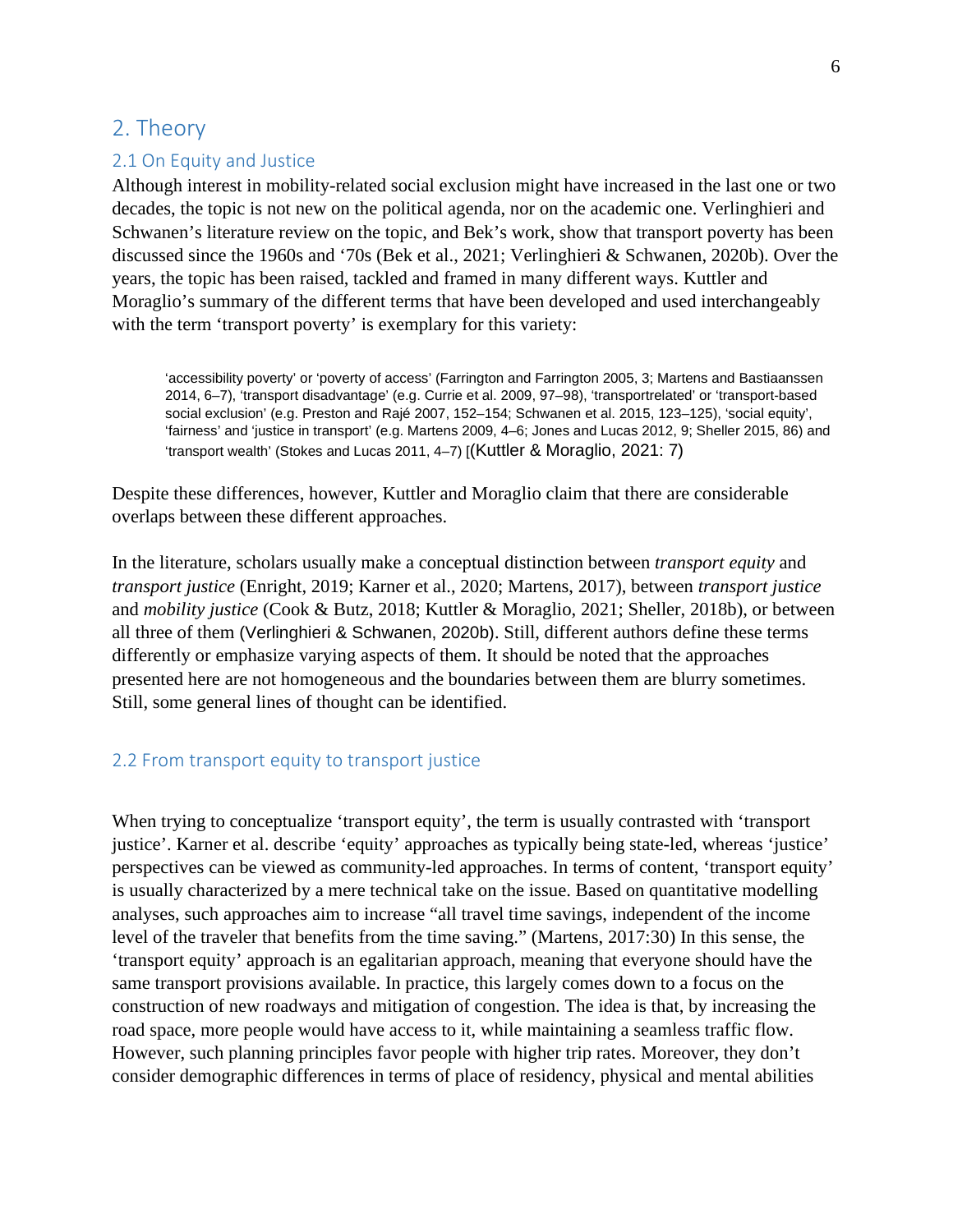and skills, level of income or personal preferences, nor do they consider the different outcomes of these policies of different people (Jeekel, 2018; Martens, 2017).

This idea of transport equity is countered by the concept of 'transport justice'. This approach is explicitly normative and focusses on accessibility (Cook & Butz, 2018; Dill & McNeil, 2020; Gallez & Motte-Baumvol, 2017; Karner et al., 2020; Kuttler & Moraglio, 2021; Martens, 2017; Miralles-Guasch et al., 2015; Verlinghieri & Schwanen, 2020b). In this reasoning, planning shouldn't just deal with increasing the road space. Rather, it should deal with providing access to multiple modes of transport and alleviating any financial, physical or mental burden that might hamper people's access to cars, trains, busses, bicycles or other modes of transport. This perception of 'transport justice' is often explicitly based on the Capabilities Approach. In this sense, accessibility is not just defined in terms of access to particular transport modes, but rather to particular provisions and activities. People don't just want to catch a bus; they want to go to work, see friends or do grocery shopping. Transport is a means to an end, not an end in itself. In terms of planning and policy making, this means that "the focus of transport policies should be on guaranteeing all individuals a minimum level of access to key activities that allow basic needs (commerce, education, healthcare, employment) to be met." (Kuttler & Moraglio, 2021: 41) Physical proximity doesn't suffice in this reasoning. As Verlinghieri and Schwanen put it bluntly, "having access to a bus, a bike, or a healthcare centres is not particularly helpful if you don't know how to read a timetable, don't cycle because you feel it is too unsafe, or can't negotiate the stairs or ramp at the entrance of the clinic." (Verlinghieri & Schwanen, 2020b: 2)

#### <span id="page-6-0"></span>2.3 From transport justice to mobility justice

The 'transport justice' approach has received different points of critique. A first issue that has been raised, is the fact that such an approach is still based on quantifiable measurements. That means that a minimum threshold is to be determined: below this line, one can be considered finding themselves in transport poverty (Karner et al., 2020; Kuttler & Moraglio, 2021). The question then becomes who gets to decide this for whom. This question faces two difficulties. Firstly, the transport justice approach presupposes an open, democratic debate in which a consensus can be reached. This ignores not only possibly opposing opinions and interests. It also ignores power imbalances present in this decision making process as well as different marginalized groups being excluded from it (Enright, 2019; Sheller, 2018a; Vanoutrive & Cooper, 2019). Secondly, such policies often come down to planners and policy makers deciding measurements for others. Consequently, policies run the risk of being paternalistic (Vanoutrive & Cooper, 2019, 2020). Moreover, such special treatments in fact separate the 'transport poor' from the rest of society, both symbolically and practically (Attoh, 2016; Enright, 2019; Sheller, 2018a; Vanoutrive & Cooper, 2019, 2020).

To go beyond the notion of 'transport justice', Mimi Sheller has coined the term 'mobility justice'(Cook & Butz, 2018; Dill & McNeil, 2020; Karner et al., 2020; Kuttler & Moraglio, 2021; Sheller, 2018a; Verlinghieri & Schwanen, 2020b). Her description of the term resembles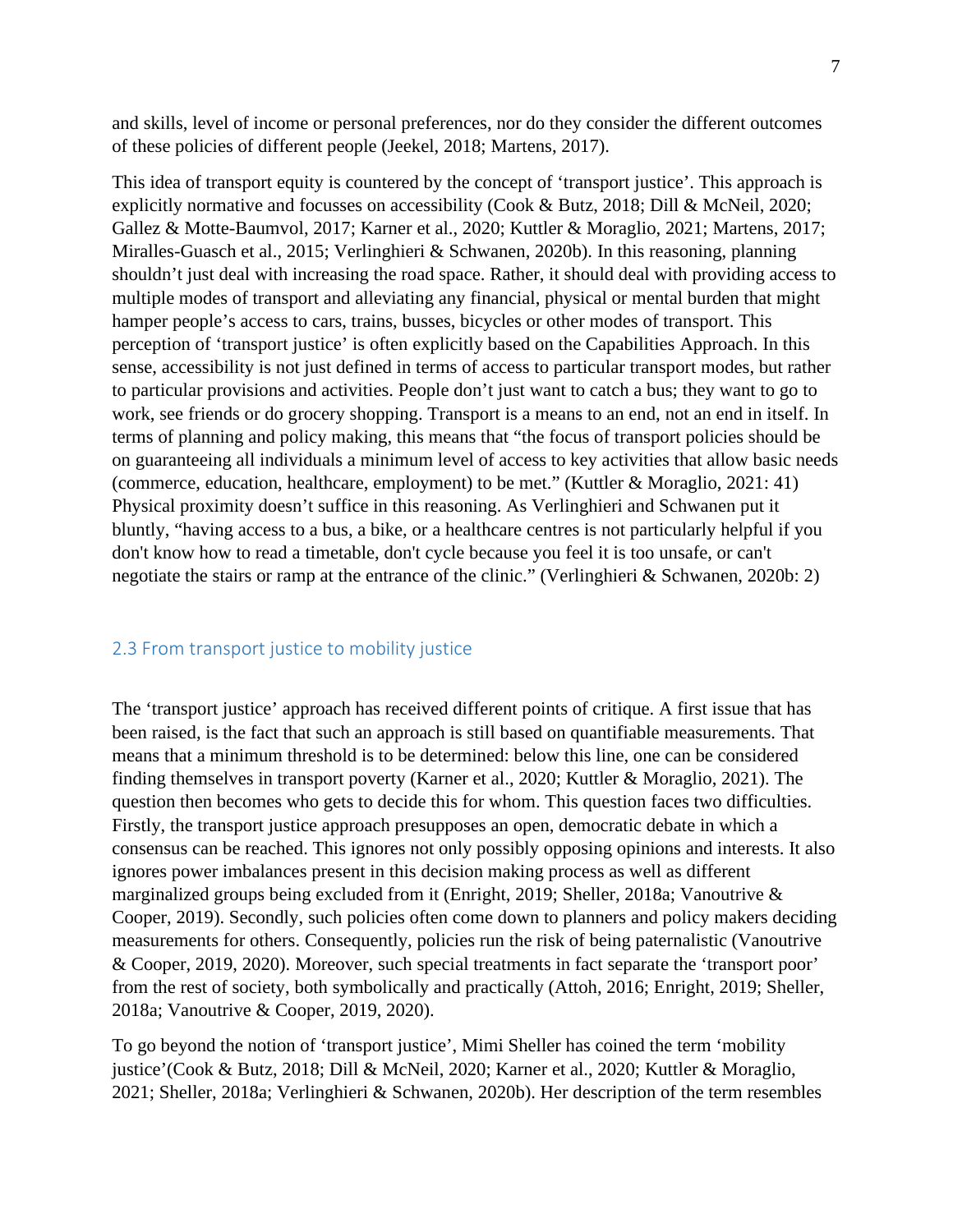more commonly spread ideas in both academia and grassroots movements. It is very much rooted in the principles put forward in the new mobilities paradigm, emphasizing different forms of (im)mobility, the socio-cultural value and meaning of mobilities, and a relational understanding of mobility and space(Cresswell, 2010; Hannam et al., 2006; Kuttler & Moraglio, 2021; Sheller & Urry, 2016). With the term 'mobility justice', Sheller tries to bridge the disciplinary divide between transport justice and spatial justice, by going "beyond a focus on transportation and beyond a spatial imaginary of the city scale" (Sheller, 2018a: 20). She criticizes 'transport justice' scholars for ignoring the spatial context in which transport is happening. Instead of happening in an empty space, one's mobility is relationally defined by the very concrete context they find themselves in, both physically, mentally and virtually. People experience their environment differently, and those bodily experiences are determined by, among other things, one's gender, race, age, ability, level of income and level of education. As such, some scholars have noted that Sheller's notion of mobility justice also strongly relates to Lefebvre's and Harvey's notions of the right to the city (Attoh, 2016; Enright, 2019; Kuttler & Moraglio, 2021; Verlinghieri & Schwanen, 2020b).

Following this relational perspective – or what she calls a 'mobile ontology' – Sheller also points out the multi-scalar dimension of mobility justice. Our individual bodily experiences relate to processes happening at the level of the nation state as much as with global processes, such as climate change or migration. Similarly, our experiences are embedded in a historical context, which is fraught with capitalist, racist, sexist, ageist and ableist forms of exclusion and oppression. Consequently, mobility justice should not only strive for *deliberative* and *procedural* forms of justice, in which marginalized groups of people are included in the decision making process. It is as much about acknowledging different forms of knowledge (*epistemic justice*) and about accounting for the injustices that have been done to these groups (*restorative justice*). In short, as Sheller puts it, we need to "think […] about how power and inequality inform the governance and control of movement, shaping the patterns of unequal mobility and immobility in the circulation of people, resources, and information" (Sheller, 2018c).

A mobility-justice informed approach will therefore go beyond "asking what is the right or wrong approach to the planning and design" and also ask " how to 'care' optimally for the mobility needs of the most vulnerable and for the non-human environment" (Verlinghieri  $\&$ Schwanen, 2020a, p. 6). Verlinghieri and Schwanen (2020a, p. 6) speculate that rather than supporting high-tech and high-carbon approaches for the few (e.g. planes, autonomous cars) cities might increasingly turn to mobilities that "help to fulfil everybody's needs and cause less human and non-human suffering, now and in future, nearby and far away".

#### <span id="page-7-0"></span>2.4 Data perspectives on mobility justice

Mobility experiences are becoming intrinsically linked with digital and data experiences. Being mobile increasingly involves the production, storage and sharing of data (consciously or not), from car sensor data for diagnostics and insurance apps for driving, to ticketing apps for public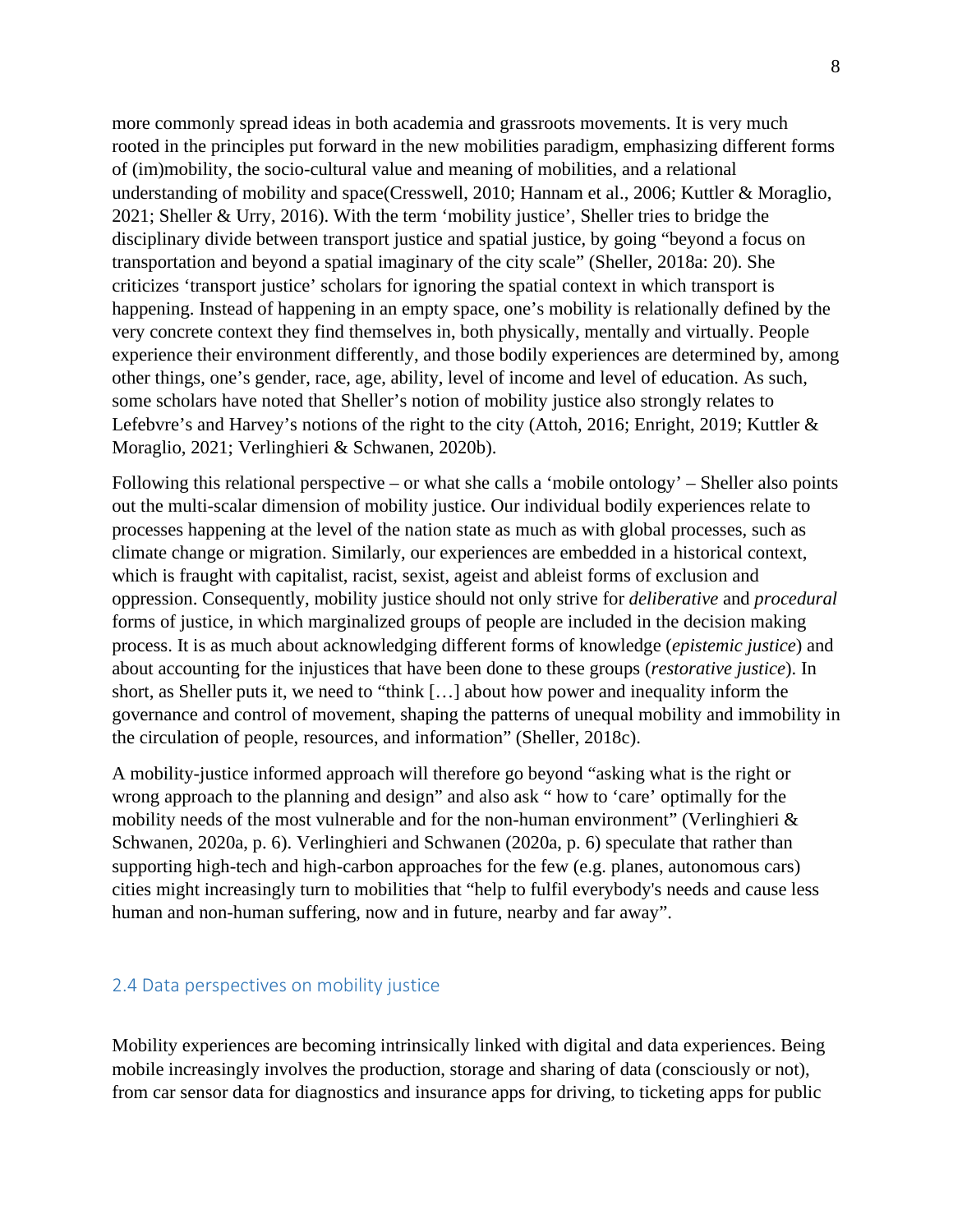transport, urban micromobility share schemes, Google maps, fitness and wellbeing apps, Internet of Things (IoT) sensors, or air pollution data. The 'datafication' of mobility raises new questions with regards to justice. What kinds of inequalities emerge at the intersection of mobilities and datafication? Whose mobility gets included and excluded through data collection and sharing, why and how? How are mobilities enabled and restricted through data? How are access and ownership to mobility and data changing?

To find answers to these questions, data justice needs to be considered alongside mobility justice. Taylor defines data justice as 'fairness in the way people are made visible, represented and treated as a result of their production of digital data' and highlights the associated importance of 'ethical paths through a datafying world' (Taylor, 2017, p. 1). The way mobility data is used around representation, visibility and actions clearly matter for ethical approaches to studying or designing mobilities. According to Dencik et al, data justice 'position[s] data in a way that engages more explicitly with questions of power, politics, inclusion and interests, as well as established notions of ethics, autonomy, trust, accountability, governance and citizenship' (Dencik et al 2019: 874). Data Justice thus takes into account how 'our understanding of social justice is changing in the context of datafication' (Dencik et al 2019: 873) and extends the 'ongoing historical struggles against inequality, oppression and domination' (Dencik et al 2019: 876).

We posit that a focus on justice is crucial to understanding and analysing the implications of emerging entanglements of mobility and data in people's everyday lives, in the making of new urban infrastructures, and in the crossing of international borders. It is urgent to take a justice perspective when data access, collection, cross-referencing, and algorithmic processing increasingly determines who, what, when and where various mobilities can and cannot take place. Whether entering a building, ordering a delivery, crossing a border, paying for goods, finding our friends, setting up a meeting, or sending a monetary transfer, various acts of mobility require access to data systems, leave traces in data systems, and *only can take place* through hybrid physical and data mobilities. This implies that crucial dimensions of (in)justice are embedded in these actions and in what Keller Easterling (2015) calls the 'dispositions' of such infrastructure spaces.

Some examples that highlight the importance include: how 'mobile phone location data have become tied to understandings of and responses to the COVID-19 pandemic' (Frith & Saker, 2020); how 'face-recognition technologies routinely fail to identify non-white faces—which is a problem when that influences your ability to travel or to access government services' (Redden, 2018), see also (Crawford, 2016); how older people are often invisible in smart mobility data (Sourbati and Behrendt 2020), a proposal to track and 'monitor the movements of migrants moving towards the EU's southern borders' that would include 'machine learning performed on satellite images […], social media output and local online reporting' (Taylor, 2017, p. 5); and the carbon emissions of data constantly moving between "cloud" data centres and mobile phones (Lucivero, 2020; Pasek, 2019).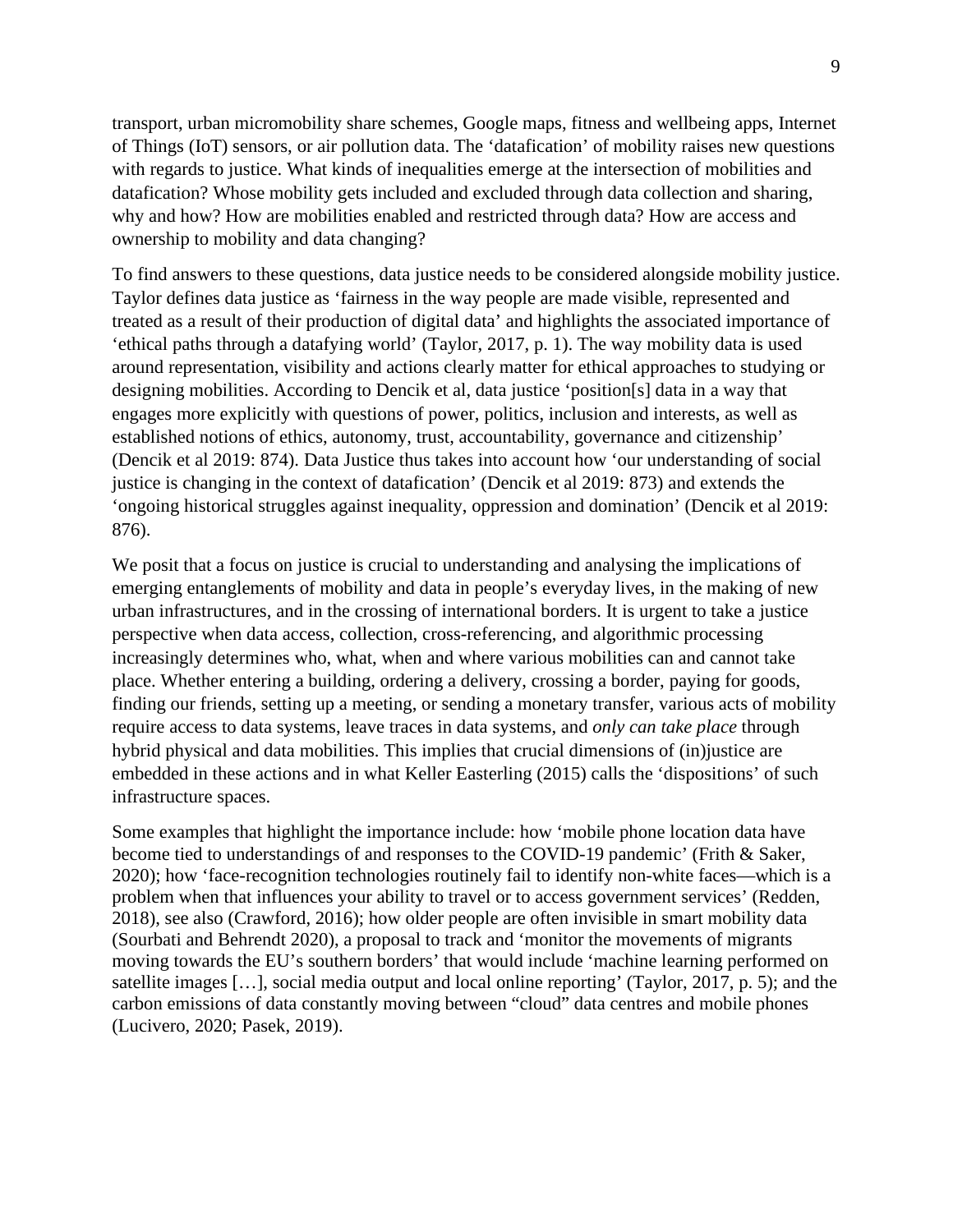# <span id="page-9-0"></span>3. Roundtable

Drawing on the theories discussed above, and in preparation of the empirical research, we conducted a roundtable session with an Eindhoven group of PhD students (Leon Vauterin, Clara Glachant, Hanbit Chang, and Krzysztof Janko) working on sustainable micromobility as well as the three student researchers (Christine Smits, Chris Thielman, and Joachim Wildeboer). The goal of this session was to reflect on the mobility justice literature and its most pressing and relevant concerns and oversights, and to consider how to operationalise it for the empirical data collection.

A key point that emerged is the need to distinguish (apparently objective) quantifiable measurements of transport poverty from subjective feelings of discrimination. Research on transport poverty seems to primarily take the form of quantitatively studying the availability of transport options based on geographic spread, costs, and so on. However, the mobility justice literature shows it is also important to conduct qualitative research of the type demonstrated below in this report. By talking to different groups, allowing them to share experiences with mobility in their everyday lives, we get a different perspective on the problem of transport poverty. Barriers to mobility, or unwritten norms shaping travel, which would not emerge from quantitative studies, can be brought to light in this way. Instead of asking how many buses stop in a neighbourhood one could also ask how welcome someone feels on public transit for instance. Questions like these might not occur immediately to more privileged travellers, but form real barriers for groups who experience mobility poverty more acutely.

Studying mobility justice also needs to take into account the different forms the issue takes in urban, suburban and rural contexts. Some of the more central concerns of today's mobility world (the rise of shared mobility and the gig economy of food deliveries) seem primarily urban. In a densely networked country like the Netherlands, this distinction might have different connotations than elsewhere, but it still matters. Regarding shared mobility, the distribution of the vehicles for instance tends to be in city centres, where mobility options already abound. Escooters or bikeshare systems less often serve suburbs, especially if they are socioeconomically less wealthy.

Mobility itself is also a term that needs to be considered broadly. Besides taking care not to focus too narrowly on city centres, we should also not focus to narrowly on the journey to work. There are many other patterns of mobility that are relevant. Traveling to care facilities, sports venues, cultural attractions, and so on, form other examples. If we widen our lens beyond people of working age, the journey to school or higher education and the travel patterns of senior citizens come into view. These all will see mobility from a very different viewpoint and contrasting their stories, as done in the research of this project, creates a fuller picture.

In conclusion, theoretical reflections need to be combined with specific examples, and especially qualitative, narrative material. The empirical research presented in the next section exemplifies how such a story-telling approach can lead to new insights into mobility justice.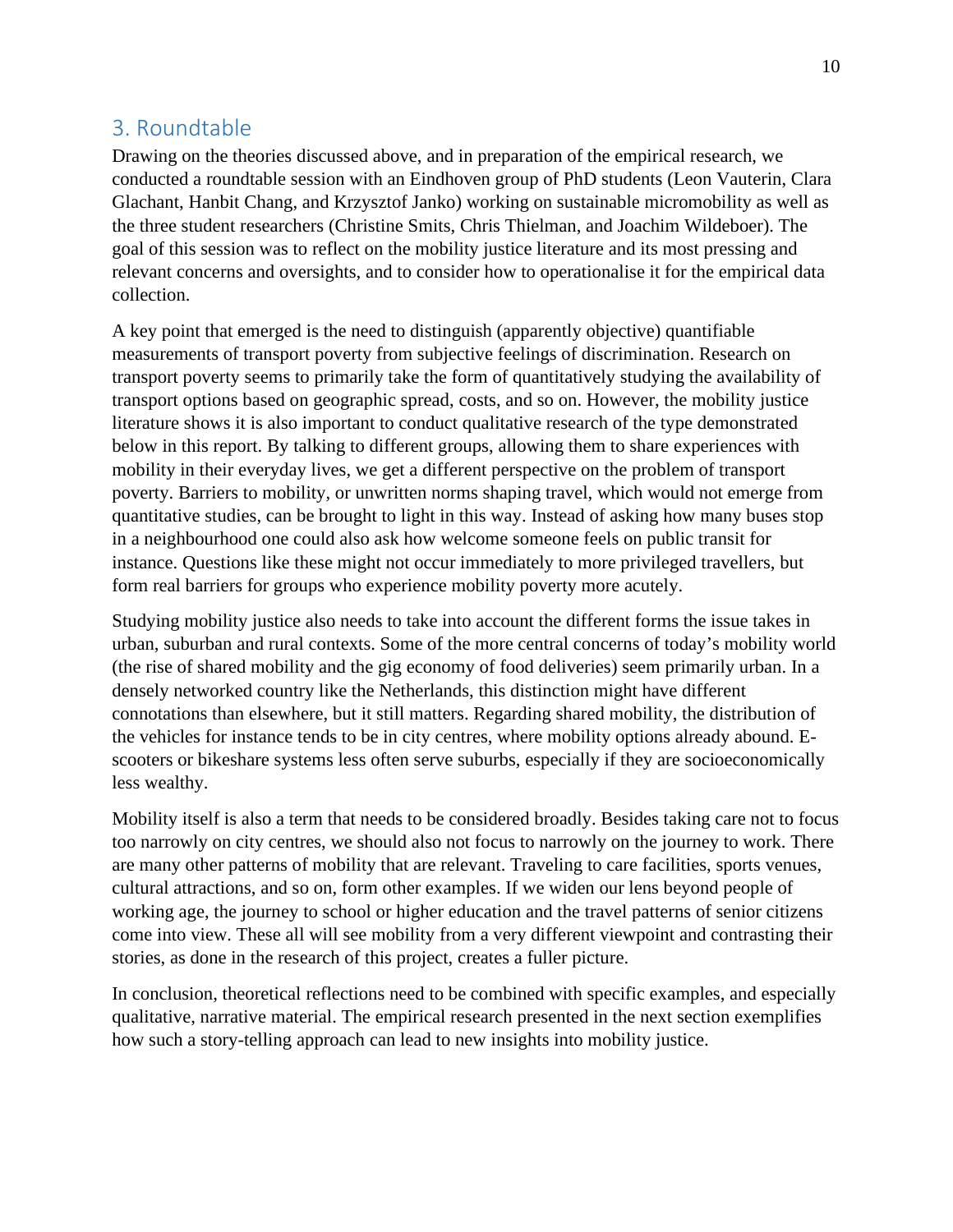# <span id="page-10-0"></span>4. Methodology

We conducted a series of semi-structured interviews focused on mobility justice with three different groups of respondents:

- Refugees (statushouders) who face barriers in travelling to and from refugee centers (AZCs) and other destinations. They now live independently and have developed different ways of using the Dutch mobility network.
- Volunteers from the Rover public transit lobby group.
- Students from Eindhoven University of Technology.

These interviews were conducted by 3 students working on their Bachelor End Project (BEP) at TUE. Each student interviewed 1-2 member(s) of each of the three groups of interview subjects to gain a broad perspective on the issue. The interview schedule can be found in the appendix. The Eindhoven mobility team supported and supervised them in the process. To get at the issues the interview subjects face in mobility, we also aimed to include other methodologies, like travel-along or documenting journeys with photographs to complement and contrast with more discursive methods. This was however complicated by the short timeline, limited availability of students and interview subject, and ongoing covid concerns.

Interviews were transcribed, and summaries created. Key material was translated from Dutch to English.

The methodology for the empirical data collection received ethical permission from Eindhoven University (Reference ERB2022IEIS4) and the interviewees were awarded a bol.com gift voucher in return for participating.

# <span id="page-10-1"></span>5. Results

In what follows the main results from the interviews are presented, sorted by the three groups we interviewed. Where available, the interviews are also illustrated with photographs from the travel-alongs. The summaries have been written by the three student interviewers. The interviewees have been anonymized.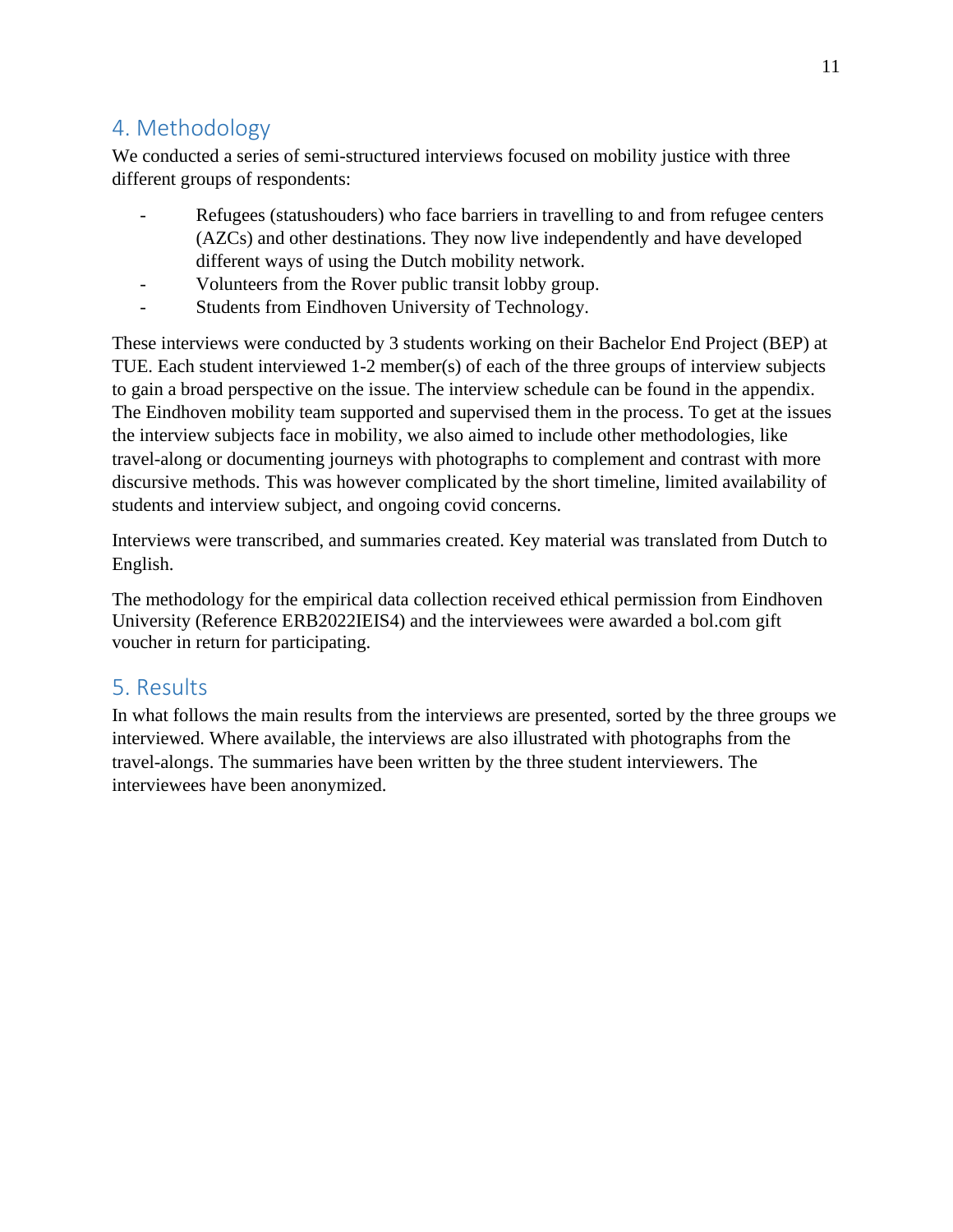#### <span id="page-11-0"></span>Public Transit Volunteers Rover

#### <span id="page-11-1"></span>Rover Volunteer 1

RV1 is a 66 year old male living in Zeist. He is an enthusiastic public transport user who also really enjoyed using public transit. He does not seem really annoyed with problems which sometimes occur or by the fact that the trains to certain destinations have a low frequency. This interviewee has a flexible mindset, planning his meetings in such a way that it fits the train schedule. On our travel-along, he looked outside frequently and knew a lot about the routes and used this sometimes to illustrate his points. When asked about other modes of mobility he would not consider them a real option for himself as he liked using the public transport and thought everything was, for him, doable with it. However, when asked if there were groups who would profit from other modes he agreed that not everything was as accessible with public transport and showed an example in the train showing a farm which would probably not have any public transport in the neighbourhood.

He also mentioned a few studies which are already being done into some forms of disabilities how to improve their accessibility to the OV such as Sunflower (hidden disabilities) and Joint venture (accessible recreation). Some examples he gave of people who are not as mobile are people with mental rather than physical disabilities such as dyscalculia or hearing disabilities. In some areas only a time is given for when the train leaves next to a round clock. However, for people who cannot read this clock it can be difficult to know in how many minutes the train leaves. Also, people who are deaf cannot hear the broadcast in the train, which means they miss information about, for instance, delays. A solution already sometimes adopted for this is that they can also show these issues on the screens available in the train.

As to comfort, one issue is that there are not always toilets in the train. This can be problematic for people who frequently need to use the toilet. Another aspect which can be annoying is when you can only travel outside rush hours with the train. For some tickets this is the case, meaning you need to have checked-out before 4 o'clock otherwise you need to pay for the trip anyway. Another option is to travel after the rush hour but that could mean that you might come home very late especially if you have to travel far.

Financially, one aspect impacting transport choice sometimes is that it is made easier to declare kilometres travelled by car than it is to declare kilometres made by other transport for your work. This means some jobs can promote travelling by car to make this easier for them administratively.

During the trip we observed a few things. We disembarked in Rotterdam and there were two people from NS carrying a metal panel to help someone with a wheel chair get out. However, the communication was not optimal which meant they had to run to the other side of the train to get the person out. Also when waiting for the lift there was a sticker next to the open button which meant people can call if the elevator is not working.

When passing by Rotterdam Blaak station he also mentioned that there was an elevator there which is now broken and people who cannot go to that platform can go to Central Station and get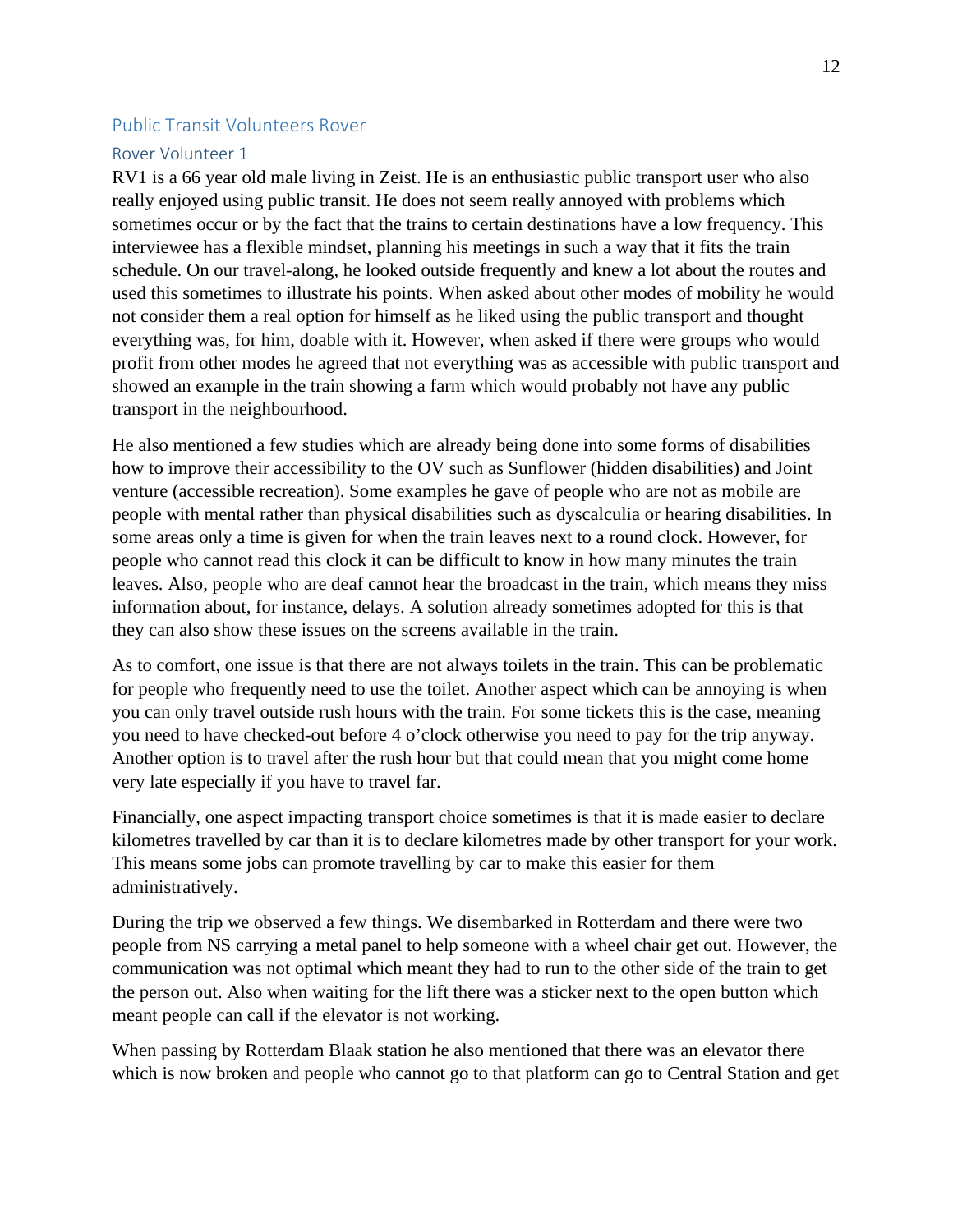a train back to get to that platform. However, this is a hassle as people need to travel to Rotterdam and back to be able to take the right train.

Also he mentioned the fact that as the government is trying to get people to switch from their cars to the public transport they are trying to make train trips faster reducing stops at small stations. However, this would mean that some stops would need to be scrapped which would make public transport less accessible for some groups as they would not be able to walk the new distance to their stop. Micro mobility is also not always an option in this case as these people who cannot walk a long distance might also not want to use these micro mobilities.

There is not enough money to keep some of these routes so the public transport companies have to cut some. This means that the accessibility especially for people in the rural areas will probably decrease in the coming years if no investments are made to keep these stops. Also sometimes the bus goes there already during the week days but during the weekends the buses won't stop along these routes to save money. However, this means that people would need to use the car or cycle, but the distance for cyclists are sometimes too long as well. This means that the people without a car sometimes have decreased accessibility during the weekends.

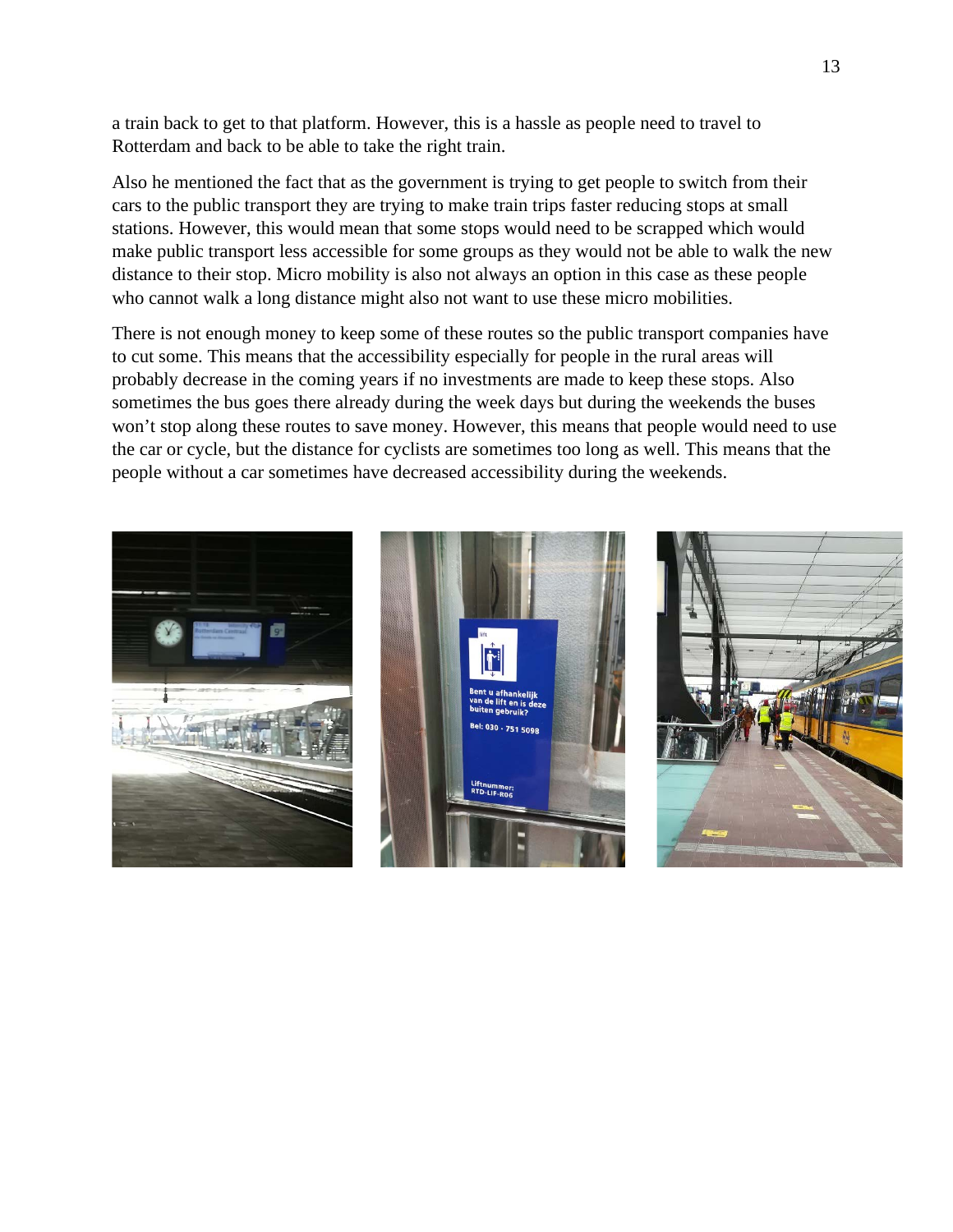#### <span id="page-13-0"></span>Rover Volunteer 2

RV2 is 70-yeard old, retired mechanical engineer. After studying at HTS, he has always worked in the engineering industry (specialized in quality control, welding techniques, managerial endeavors). He has been the director of the local Labor council. His income is above average the of  $\epsilon$ 500 at about  $\epsilon$ 5000 (before tax). He is currently moving about in a wheelchair due to a leg amputation.

Before corona, for RV2, traveling was a regular occurrence (about 3-4 times a week), in particular to several meetings throughout the province of Limburg and occasionally Belgium. However, due to the pandemic most of these meetings have been held online (Zoom, Teams). He previously had a 65+ NS subscription to travel outside of rush-hour for a discount, but he canceled this due to lack of usage. But the plan is to re-take this subscription once the pandemic restrictions are relaxed. Total monthly travel expenses amount to approximately €100, due to traveling outside of rush-hour and thus avoiding higher costs. RV2 also acknowledges the high price of traveling in public transport systems, and therefore being a potential barrier for some individuals to use such systems, creating a less fair environment.

He usually travels by public transport, unless the chance presents itself to tag along with someone else in their private vehicle. Even though the interviewee is currently in a wheelchair this does not seem to be a challenge regarding mobility. According to RV2 it's about adjusting to the new reality. Biking is for instance not possible anymore, and he has never had a driver's license, as he regarded driving a car not necessary for his mobility needs.

RV2 usually travels alone, but occasionally in company of others depending on the destination and purpose of travels. The only combination of travel modes he utilizes is bus and train. He usually does not encounter situations where his destination was not reachable with public transportation, except for one time when he had to go to a crematorium. But considering this is not a destination he has often, this does not represent much of a mobility challenge for him. During this section of the interview, it becomes clear that RV2 essentially adapts to where he can get with public transport. In cases where the destination is not accessible by public transport, he 'chooses' not to go.

RV2 has never used shared mobility, since they were not very present in his vicinity a while back, when he still was physically able to bike and use other active modes.

He also emphasizes that Rover is not against cars and acknowledges the need of cars in more rural areas.

RV2 enjoys the possibility of multi-tasking while traveling in the train, since he can be productive while traveling. One downside he mentions however, is that traveling by public transport usually takes longer. However, he does appreciate the fact that parking is a non-issue with public transport, compared to cars (which is relatively expensive according to RV2).

Furthermore, RV2 does not consider the environmental implications of his travels very much, mostly due to the fact that he does not believe this to be very different between electric and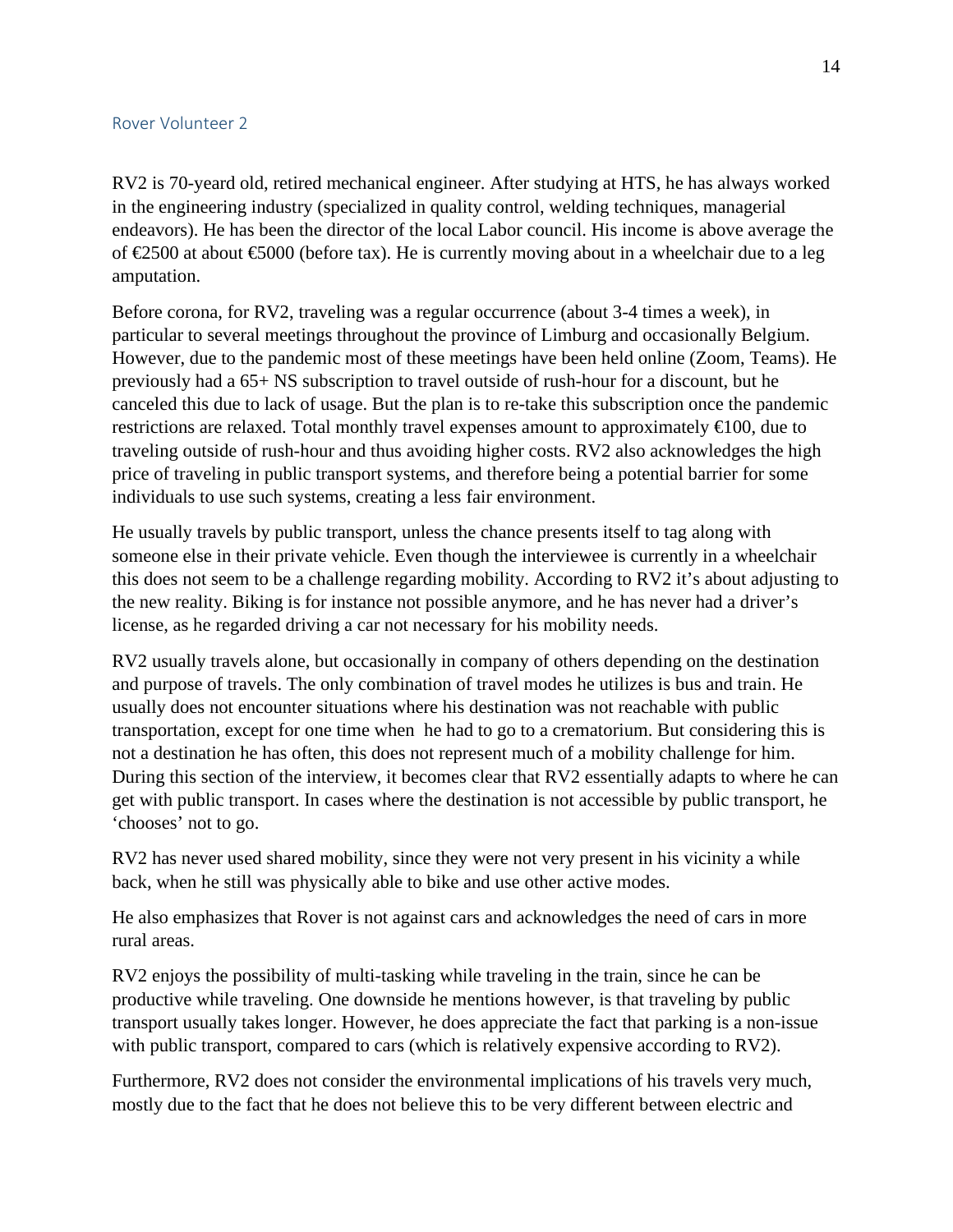combustion engine busses. He elaborates on the way electricity is currently produced (largely unsustainable) and the fact that these busses still have diesel engines for the heating systems. He chooses to apply sustainable practices in the way he resides, rather than moves. He mentions renovating his kitchen and heating system at home and incorporating more sustainable appliances and systems.

RV2 appreciates that international train trips as opposed to flights are allegedly increasingly promoted, however shares concerns about the capacity of this industry to compete with the aviation industry, regarding ticket prices. This is due to the unequal playing field, since rail companies have more expenses than aviation companies (e.g., taxes). He also says that the train industry could learn from the aviation industry regarding cooperation and the linking of different rail companies. He mentioned the ease of booking a flight to a random destination, and this being much easier than booking a train trip, since it usually includes multiple railroad companies, each with their own systems and schedules.

RV2 considers the cost of travel to be the biggest barrier for mobility justice. He also considers accessibility (especially in rural areas) to be a barrier in certain areas, while also understanding that this usually is a business decision based on cost and benefit. He also states that social resistance is sometimes also a factor, e.g. citizens who voice protest against the addition of a bus stop in their street.

He also believes more can be done regarding the offering of incentives for people to travel outside of rush-hour. Since rush-hour is already saturated, he believes there to be little point in adding incentive to travel during rush-hour. And by filling in empty seats outside of rush-hour, there would also be additional profit to make. Furthermore, RV2 also questions the current practicality of subscriptions, especially in light of recent 'work from home' developments, where people increasingly have less standard traveling schedules, and suggests a re-think of the strategy by public transport providers.

RV2 goes on by discussing some projects they are working on in Rover, a call-in system used in rural areas and hydrogen busses. He also discusses safety concerns with hydrogen vehicles and the feasibility of their implementation in the Netherlands. He suggests more creative scheduling of the public transport by possibly using a reservation system, rather than a call-in system, which would decrease the barrier for people to use said system.

At the end, he reverses the roles of the interview and asks me about my mobility pattern and whether I have encountered any challenges in mobility. Furthermore, he highlights the challenge of infrastructure, and takes the central station of Eindhoven as example. He states that the location and way it is build makes it difficult for further expansion, which explains the current oversaturation of busses that exists at the central bus station.

He also expresses concerns about the political aspect of mobility, since the governmental parties usually are focused on short term goals and challenges, which generally excludes certain aspects of mobility. He suggests for this to be considered when discussing future mobility policies.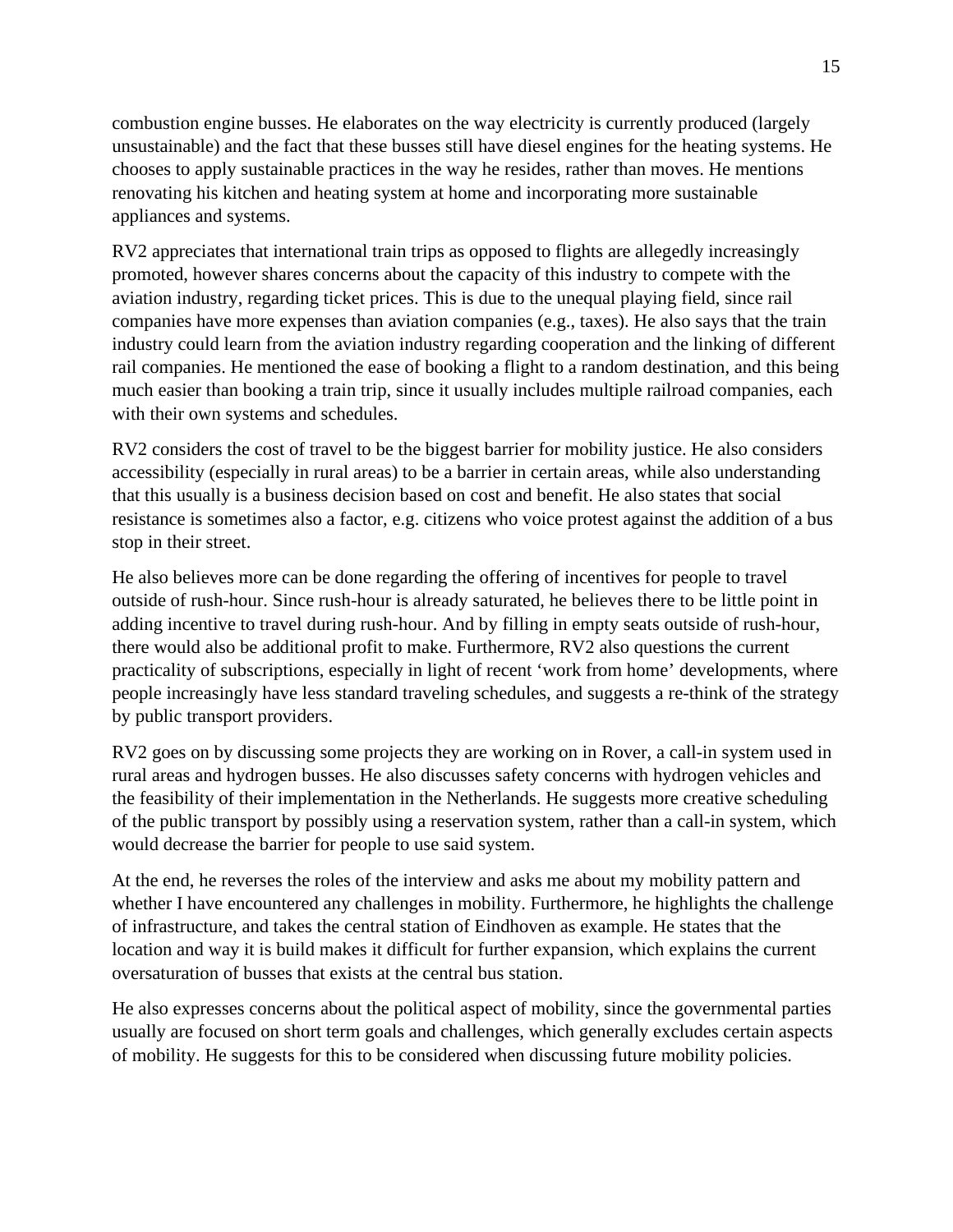#### <span id="page-15-0"></span>Rover Volunteer 3

RV3 is a 66 year old Dutch male who lives in the neighbourhood of Amsterdam Zuid. He was a frequent user of the public transport system but also likes to cycle to places for his health. He did not think of himself as immobile to go to places as he had the possibility to cycle, use the OV and to use his own car. He lived in Canada and Brussels as well which he used in multiple examples of other ways of transport systems in which problems could occur or lessons can be learnt from the Dutch system.

He didn't really use any micromobility but did have an opinion about their usage decreasing the public transport which would be disadvantageous for the public transport system, who already might not have enough funds. Especially also when looking at the electric cars which get almost 3 times as much subsidy while electric busses do not and the OV companies need to fund themselves. Also some forms of micromobility would decrease cycling usage as well and are not available to many user groups.

For the trip we just stayed in Amsterdam Zuid in which he showed me around the station area and some problems on the station and some things they adjusted and thus improved in terms of mobility justice. This included extra screens at the beginning and half way the station to know when the Metro's went instead of only knowing it at the stop. Another issue was that the escalator and elevator were broken and took a long time to fix. When we walked by they were both working again temporarily, which reduced the accessibility of the stop. Another issue at this station was the distance from the train station to the busses and trams. This was quite a walk (figure 1) for which there was also not a lot of places to get out of the rain. Also the bus and tram stops were pretty narrow and only just accessible for wheelchairs. Also for the amount of travellers using these services there were hardly any places to stay under when it was raining outside which decreased the comfort of these options as can be seen in figure 2.

When looking at the bikes at this area, this was recently improved to have more parking places for bikes. This was first not big enough which meant bikes were parked everywhere instead of in the parking places. This meant this did not stimulate bicycle usage to the station, but now is improved to facilitate this.

There were some other areas he did know issues with but we did not visit as there were problems reaching these areas. They did not have a bus stop nearby anymore, although it used to be there. As we would already have trouble reaching these areas this was a reason for him not to visit them. This illustrates that when dependent on public transit there are locations which are too much of a hassle to travel too in some cases.

Some other issues surrounding accessibility are the price of the tickets of public transport, but also integrating the payment systems of the different companies so that people do not always need to pay for the boarding fee every time they change from company in their train/bus trip. Also by integrating these systems the subscriptions and prices can be combined.

Another issue is that sometimes by increasing speed of transport for some groups the accessibility of other groups is decreased as the distance to bus stops is increased. There is a rule in Amsterdam that there should be a public transport stop at least 800 meters away to call it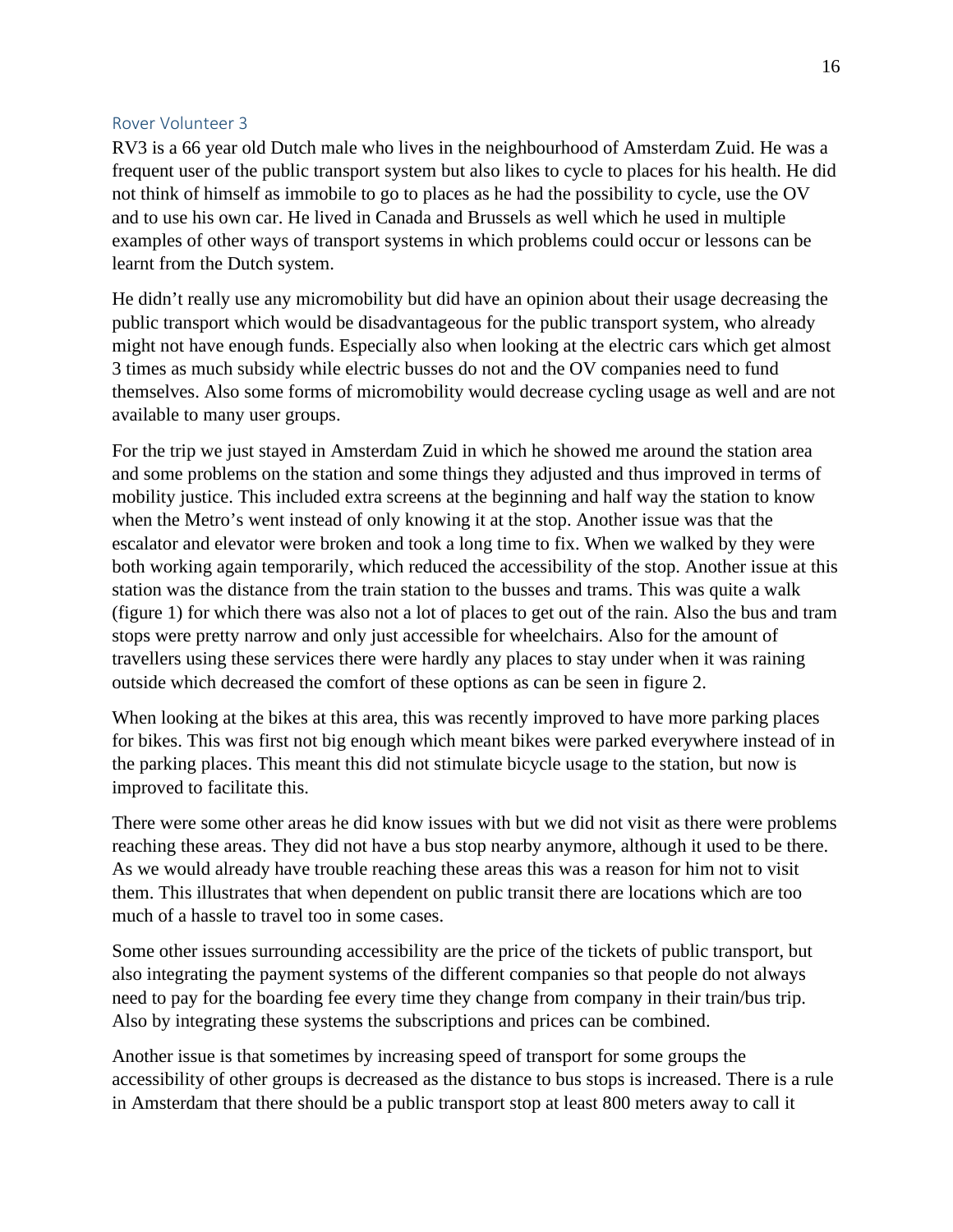"hoogwaardig" (high quality). However at this point these distances are calculated as the crow flies and not the actual walking distance.

Also in some new areas public transport is only provided when enough people live there, meaning the first people that move to the area would not have public transport. He mentioned that the municipality should place public transport in these newly built areas earlier to also accommodate these people quicker. Now it sometimes takes another 10 years to build a proper stop and that is in his opinion too long.

Another issue is that it is not always clear is where to buy a ticket and for what options one can use it. If you have for example a day ticket for the metro/tram this cannot be used for some of the bus lines. This means people then need to buy another ticket. Also when using multiple modes checking in and out to use different public transport providers can be complicated and sometimes easily forgotten. These steps can make the system complicated to use.



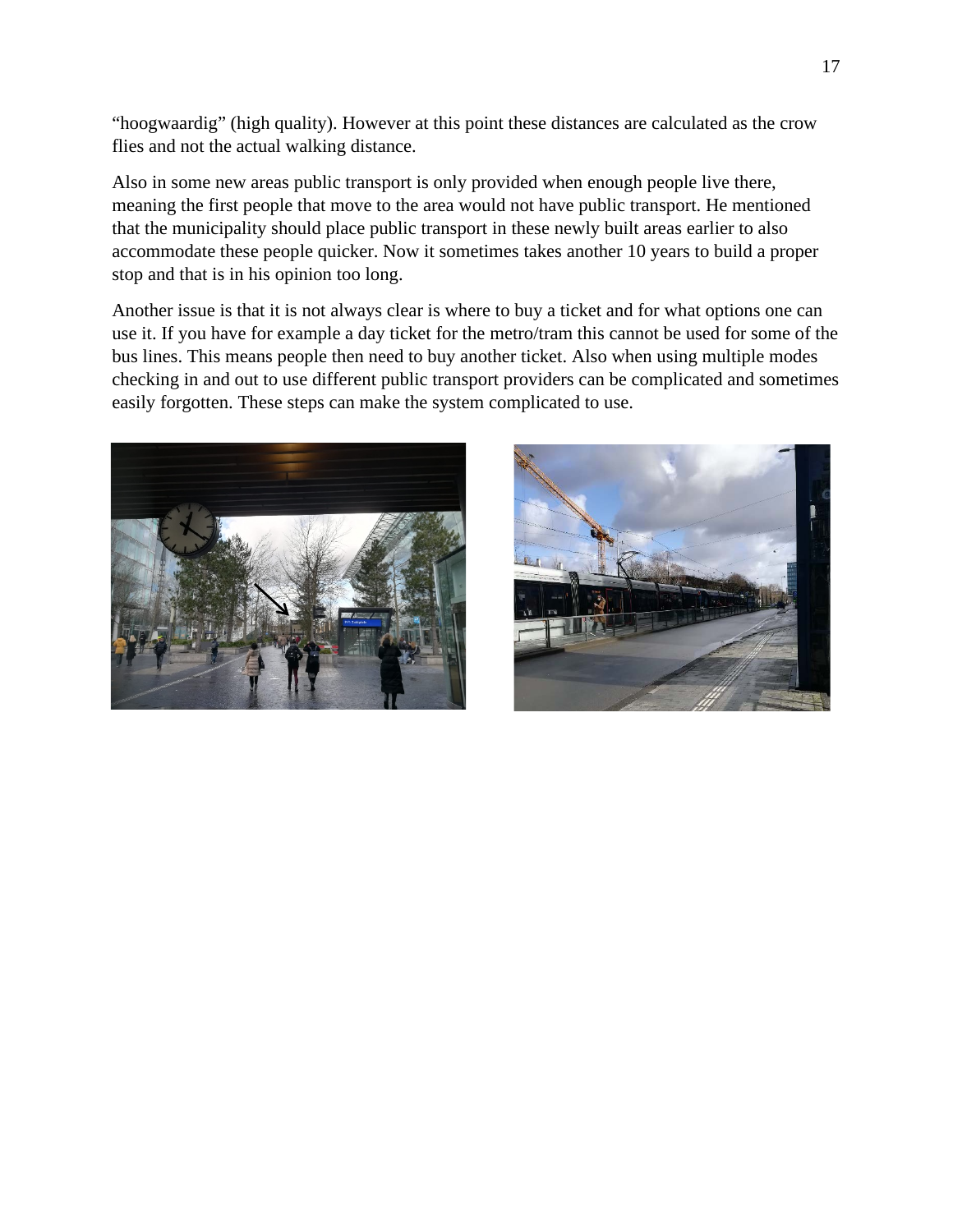#### <span id="page-17-0"></span>Rover Volunteer 4

RV4 was an elderly woman, who was physically disabled and depended on a wheelchair to get around in daily life. The woman was very knowledgeable about current mobility trends and an active member in her local community (Capelle and Rotterdam area), who achieved pushing for change in infrastructure in her environment.

The interview was quite interesting, as the interviewee was quite knowledgeable with different modes of transport and was an active member in advising local policy-makers. She has achieved a better level of accessibility in Rotterdam and Capelle for physically disabled people (mainly out of a sense of self-interest she mentioned), which changed her environment.

She also was quite positive about some newer modes of transport, such as shared micro-mobility and autonomous vehicles, but acknowledged these were not yet well implemented.

Her main issues regarding the use of transport alternatives stemmed from the ease of use of these alternatives and the importance of time and money in general on the supplier side of transport options.

#### <span id="page-17-1"></span>Rover Volunteer 5

RV5 was a younger male, in his late twenties, who was actively engaged with transport in his professional life, as well as in his personal life. He likes to travel by public transport and does so on a daily basis. He also drives a public bus in his free time and volunteers for mobility advisory groups. The interviewee seemed to underline the importance of different user groups participating in daily transport and the importance of not generalizing these different groups based on the needs of the largest group. There is no one-size-fits-all solution.

Shared mobility could play a supporting role in supporting public transport and providing alternatives to travel to less common areas and during unusual travel times.

Overall, the interviewee seemed satisfied with the level and quality of transport alternatives in the Netherlands, although the price is sometimes a bit high and the government could sometimes step in to subsidize the marginalized groups a bit more, but overall the price seems justified due to the level of reliability and comfort of the Dutch public transport system.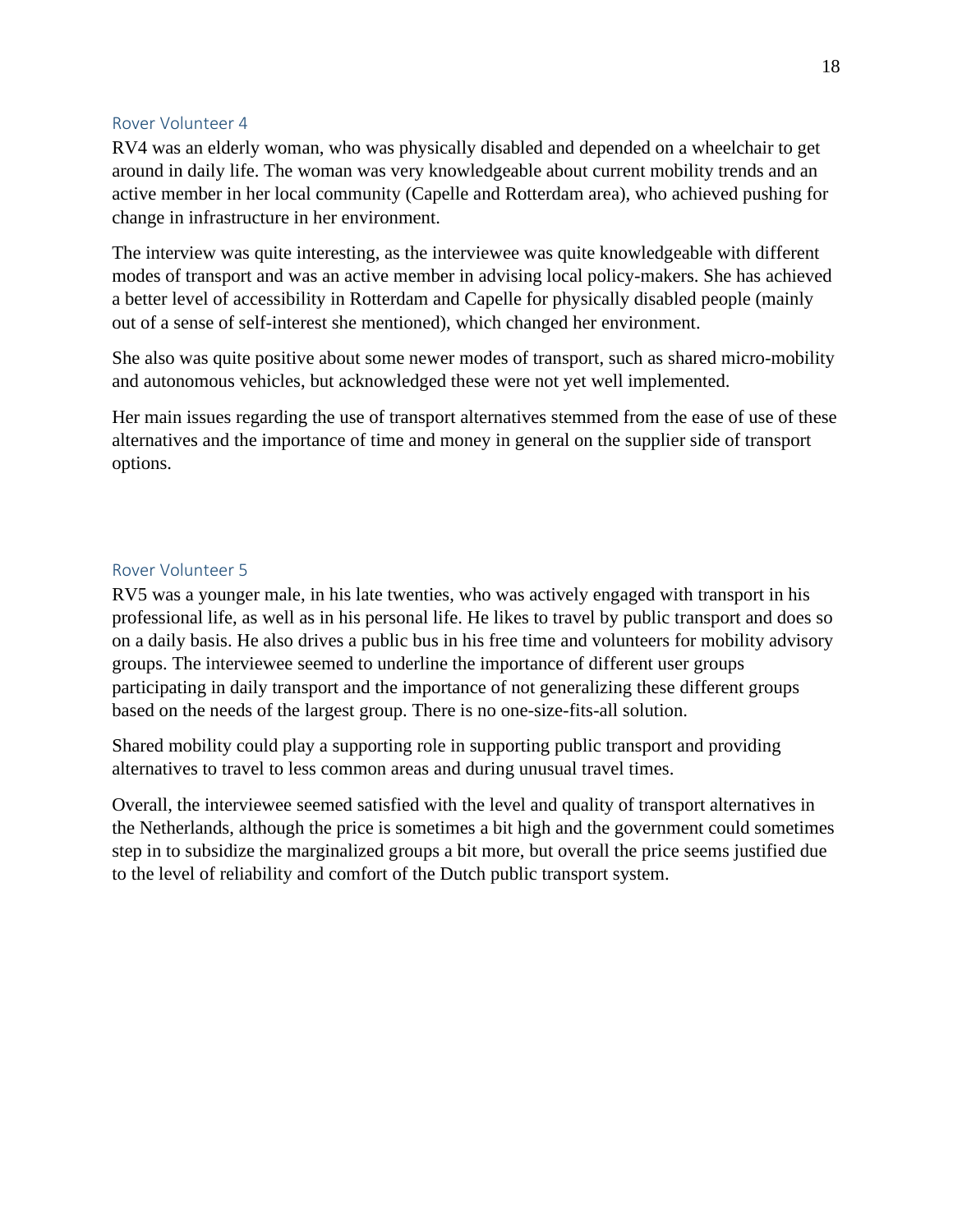#### <span id="page-18-0"></span>Statushouders

#### <span id="page-18-1"></span>SH1

SH1 is a female refugee from Uganda who has lived in the Netherlands for 4 years, and currently resides in Diemen.

She travels a lot and pays 300 to 400 euros a month for this. This varies from travelling for school and appointments to her volunteer work. She doesn't have a paid job. She uses multiple modes of transport varying from cycling to using the metro, train and bus. She would want to have a car but this is currently too expensive for her. She also does not have a Dutch driver's license. She did learn to drive in Uganda but this is a different way of driving not recognized by the Dutch authorities.

When she arrived in the Netherlands she didn't yet know how to cycle. This is something she had to learn herself when she arrived as woman are not allowed to cycle in her home country. She didn't look at this as a fond memory, but now she has learnt it, she is proud of herself. This is why she also had trouble learning this in the Netherlands as she had never cycled before. This took her almost 2 months to learn with a lot of falling and trying again. She thought it was important to learn as this was one of the only options to travel for free. People were hesitant on if she would learn how to cycle as she had never cycled before and thus didn't really help her out that much. This is why she had to learn this mostly by herself. Her first bike also didn't have working breaks meaning once she learned how to cycle she almost had an accident. In the winter when it's cold she is also not a fan of using the bicycle to get around and would rather use public transport.

She travelled away from her home country by plane as there is no other means of transport to easily get out of the country. This is a trip she was just happy she arrived at the location she was supposed to go to, it didn't matter how comfortable it was. The whole trip the only thought was to arrive at the location. She doesn't remember the whole trip as it was a while ago but she does remember she had to take multiple modes of transport when she got out. She first didn't travel to the Netherlands but to a different country. However, when she got there she was still not very safe and travelled to the AZC.

Another problem is that at one point she had no money and had to get to an important appointment with her doctor. This is the moment it is really difficult to get around. She had to go by train and bus to the location as there was not really another option, however with no money this is made very difficult. She had to travel without checking in and when a conductor came along to check tickets she had to get out and wait for the next train so she could get to the right trains station. For the bus she checked in with an hour free transport card she already used however the bus driver noticed but let her off the hook. He also understood that with no money she still had to travel.

The next time she has to go to the AZC is in a few weeks when her kids come to the Netherlands however she has to travel more than 3 hours to get there by public transport. This trip is something she isn't looking forward to that much as it also costs money.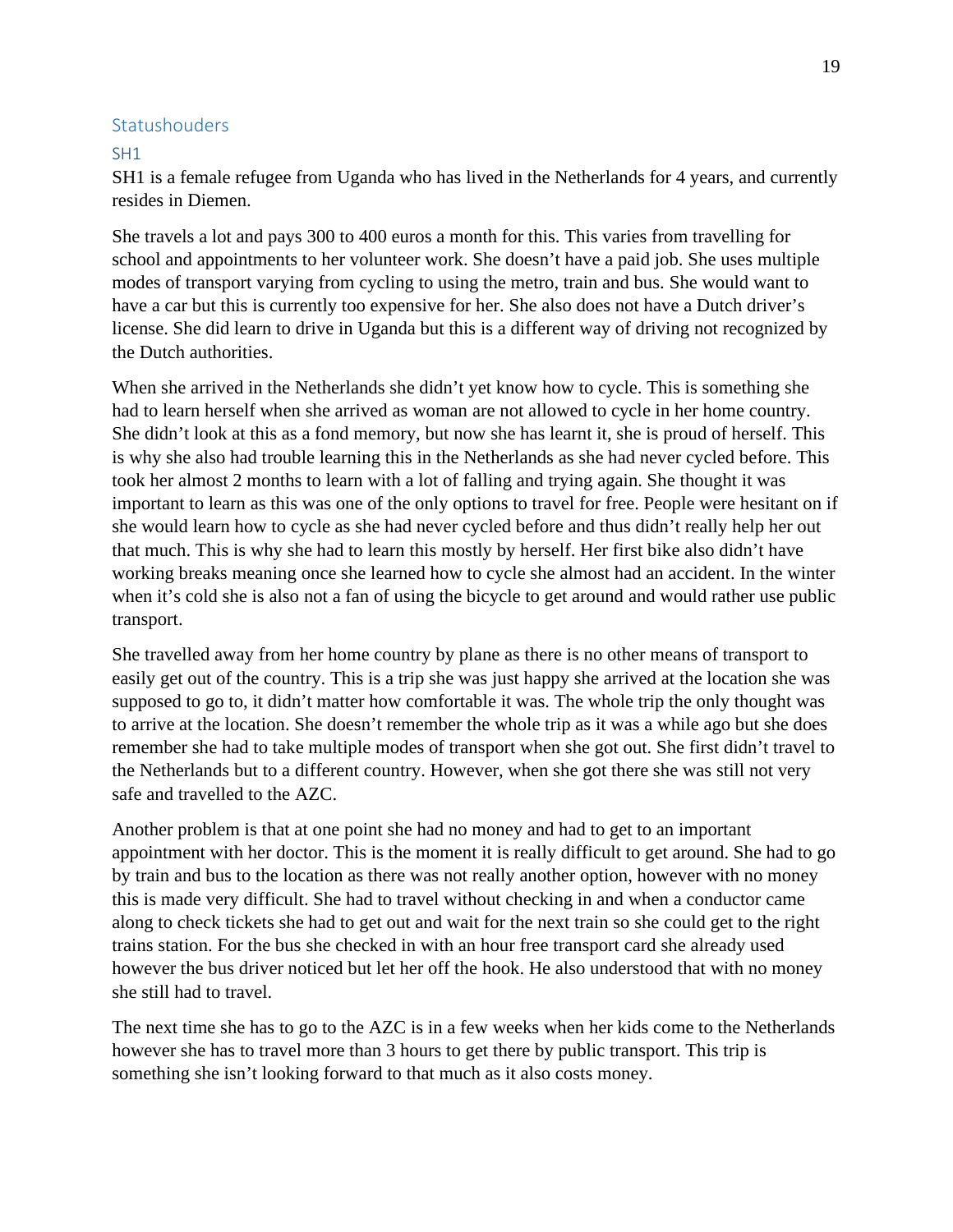The price of public transport is also one of the things she would want to change as this is way too high. Also the fact that the discount on her ticket is only after the rush hour is annoying. This means when she has to be in places early like when going to school, she still has to be pay full price for her ticket. Another thing she mentioned was that the transport should become more sustainable.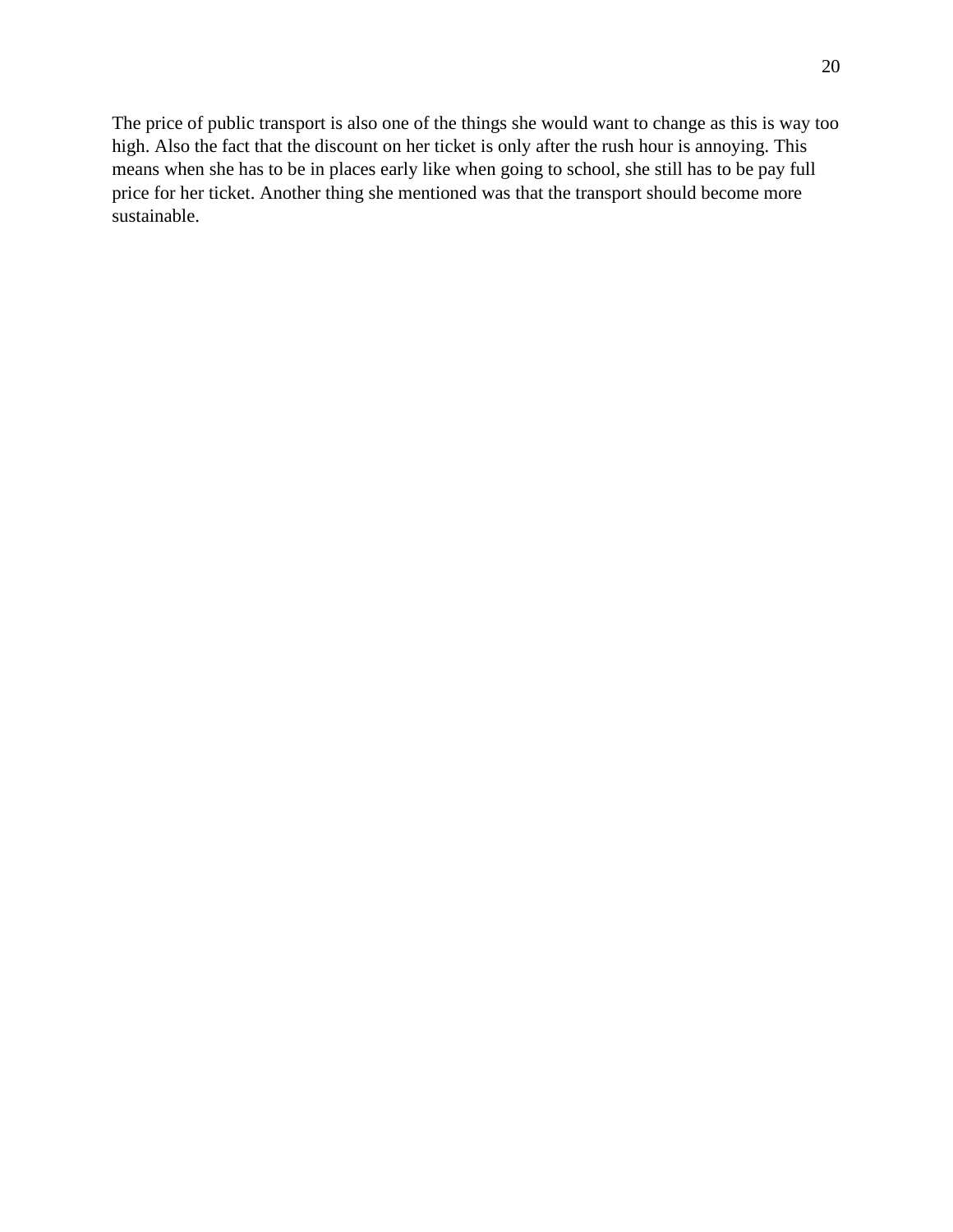#### <span id="page-20-0"></span>SH2

SH2 is a 54-year old male, born in Syria, married with two kids. He has a master's degrees: administration and ecology and has been in the NL for 2 years and 3 months. His family arrived in the Netherlands in December 2020. SH2 is currently learning the Dutch language (for the past year). He lives close to Amersfoort, and his income is about  $\bigoplus$  400 (governmental aid).

His mobility before his family arrived: He lived in Amsterdam for 7 months, Amersfoort for 1 month, 2-3 in Arnhem. He mostly used the train to travel, which he found quite expensive, and he felt restrained by the costs, especially considering his income. He used the day-card when it was too far to bike, but especially while living in Amsterdam he tried to bike as much as possible to save on traveling costs.

His mobility after his family arrived: He felt like he needed the car for the added flexibility, which he considers of crucial important when considering his kids. To travel to the municipality (food program), swimming lessons etc. due to the poor bus connections to the places which they frequently visited. Furthermore, he expressed that it was a challenge to obtain his driver's license, due to the costs and difficulty of driving through busy cities.

He also considers a car to be less expensive, especially since they always travel in a group of 4. Although he expresses that his kids do enjoy traveling by train more than traveling by car, due to the perceived freedom of movement and additional excitement.

He explains that he prefers not to drive in busy cities such as Rotterdam and Utrecht, due to them being overcrowded and the confusing instructions of Google Maps. He also states that the parking is quite expensive in the city, all of which would be more convenient if he travels by train (which is doable regarding costs, if traveling alone).

There was only one instance where he did not feel comfortable while traveling by train, but this was due to a misunderstanding by the NS employee and a technical issue with his OV-chipcard. Other than that, he never felt uncomfortable while traveling.

He finds the bus connection difficult at times, especially since Google Maps (which is the application he is usually comfortable using) is not always updated and mentions an instance where a bus station was unserved, yet this was not indicated by Google Maps.

He also states that he finds it difficult to understand instructions given in the train, since in his experience these are solely given in Dutch. This then excludes everyone who does not understand the Dutch language or are not proficient enough in the language. He used an example of a train door, which was out of order, with a Dutch sign which states the status of the door. However, since he did not understand Dutch very well, he could not understand that the door was not functioning, which in the end led to him stepping out at a later station. This was an inconvenience for him, because he had to wait for a train in the opposite direction and ran late for his appointment. This is not only regarding the signs, but also the voice announcements in the trains, which in his experience are also only given in Dutch, suggesting further that there is a very present language barrier in the Dutch public transport system.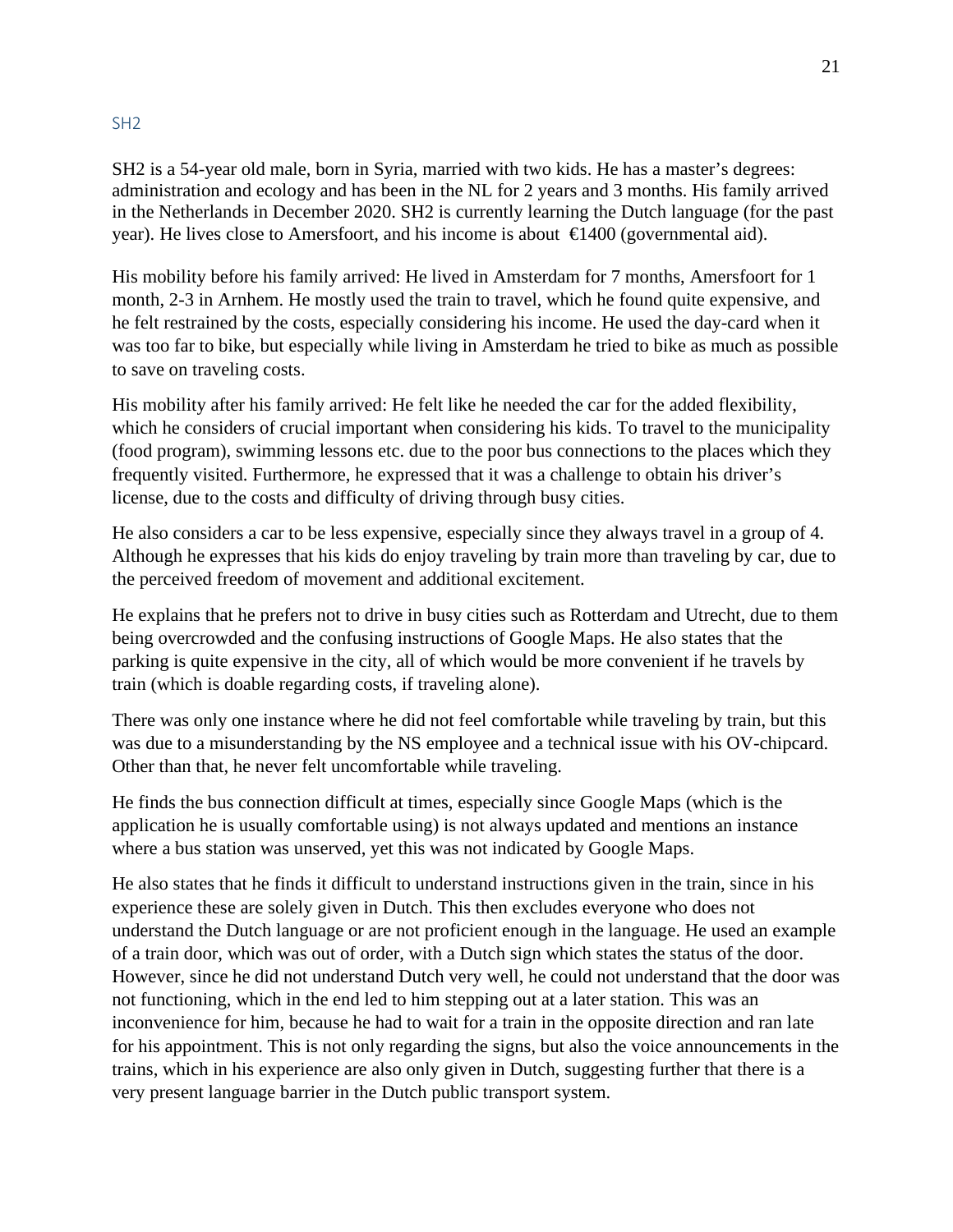His expenses per month when it comes to mobility are between  $\epsilon$  200-250. He considers this a lot, considering his income of  $\epsilon$ 1400. This is due to the high costs of gas, together with additional expenses such as tax and insurance.

SH2 likes to travel, especially for the kids. He finds it important to provide his kids with activities.

The language barrier remains the main issue according to SH2, since he finds learning the language to be a process, and thus it being important for the public transport to be inclusive.

Furthermore, he states that being concerned about the environment is more of a luxury for him, since his current priority lie on his travels being as cost effective as possible. In absence of the financial barriers, he would be more open to the sustainable element of mobility.

In Germany he experienced the possibility of having a subscription for a month, which would allow people to travel everywhere within the district without additional costs. This is according to SH2 something that the Netherlands could adopt, since they currently only have a day-card. According to SH2, if a more geographically restricted, yet more affordable month card is introduced, many people would benefit, since they usually do not need to travel far anyway.

Compared to the Netherlands, cycling in Syria (his home country) was not a popular mode of transport due to safety concerns and the lack of infrastructure. In Syria, the car was the most preferred mode of transportation. Although regarding mobility justice, he finds the two countries to be comparable. Nevertheless, the war in Syria has changed a lot, yet he chose to use the prewar scenario as reference.

In the end, he reiterates that the language and financial barriers are the main challenges for mobility justice in the Netherlands.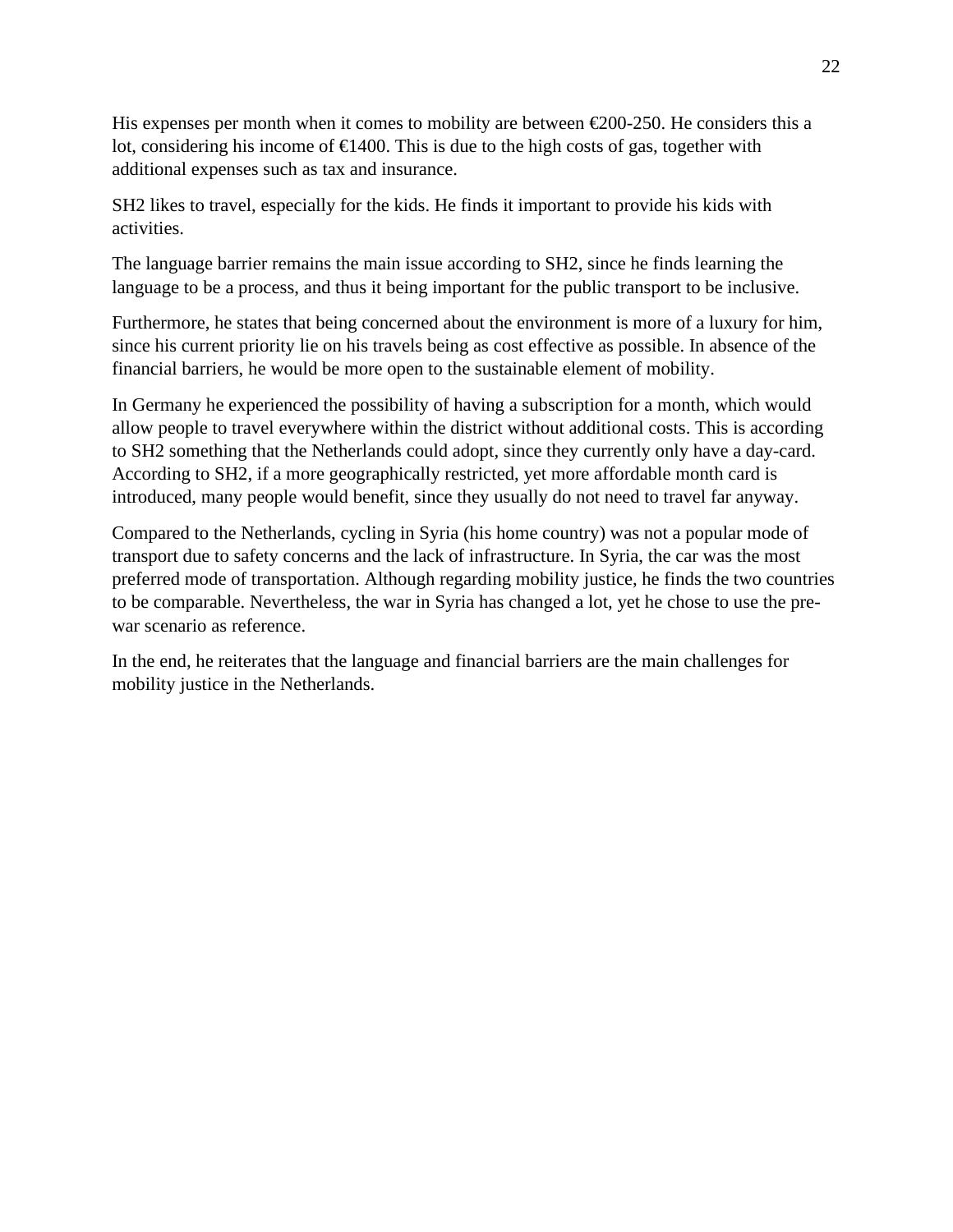#### <span id="page-22-0"></span>**Students**

#### <span id="page-22-1"></span>Student 1

Student 1 is a 21-year old ,aster student in innovation management (Bachelor: sustainable innovation). He lives in Helmond (10mins by train from Eindhoven) and usually combines cycling, the train and walking to get to the university. He usually works in the summer vacation and on weekends he tends to go out with high school friends (to Eindhoven, Helmond or Wageningen). He usually takes the car when traveling for leisure for convenience. Due to the continuous access to a car, whether it being his own or his friends', he never had the feeling of places being inaccessible.

Since usually does not use public transport, the interviewee did not feel like the questions were applicable to him.

However, Student1 does have experience with shared mobility (Go-scooters), and likes these scooters a lot. He finds them fascinating, due to them being electric with high acceleration. Although this is done more for leisure/personal enjoyment, and not to travel to school or work.

His two favorite modes of transportation are driving and walking. What he finds enjoyable about driving is the unwind factor, since he can relax and play music while traveling in isolation. Nevertheless, there are also irritating aspects of driving, like driving in busy/crowded cities, which he is not a fan of. He finds it stressful, due to all the unfamiliar and unpredictable factors, which removes the element of relaxation which is one of the main reasons he enjoys driving.

When it comes to walking, he tries to walk to any destination which is less than 30 minutes away because he finds it relaxing, being in nature with headphones on. Although this depends on the weather. He does not mind the cold, but the rain would be a deal-breaker.

Regarding mobility justice, he finds that the handicap spots for parking are not always located in the most practical locations, which seems illogical to him. Even though he did not have to use said spots himself, it is something that he observes.

He personally finds that he never felt excluded when it comes to transportation and regards the Netherlands as a country where public transportation is leading when it comes to accessibility and inclusion. Especially the considering the bicycle infrastructure, which allows for individuals without a car to still be relatively mobile and be able to go almost everywhere.

He also could not find any room for improvement. Furthermore, he regards the Netherland as an example for other countries.

Regarding sustainability, he tried to walk or cycle as much as possible, and only uses the car when the destination is further away than 30 minutes walking distance. He is also skeptical about the true environmental impact of electric cars, due to the energy production being largely unsustainable. He also states, that although he keeps the aspect of the environment in mind, it rarely impacts his decision making when it comes to traveling, aside from the personal set values already mentioned above.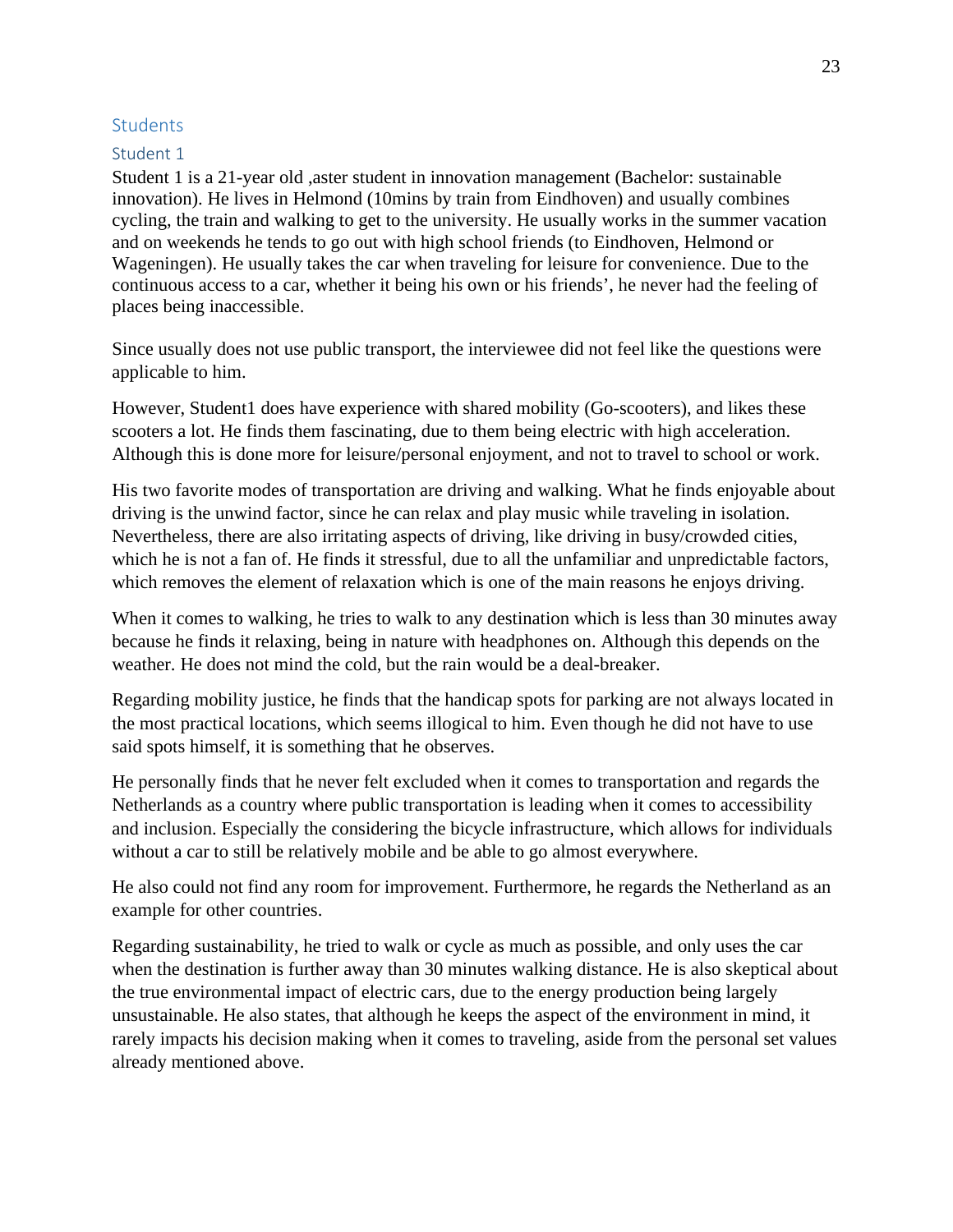He also finds that the students are in quite a convenient position, regarding mobility due to the special offers and subscriptions available.

Regarding the impact of traveling on other countries, he states that the gas prices at times does influence where people go for gas. And considering that the gas prices are lower in Germany, people who live close to the border might choose to go to Germany for gas instead of filling their car up in the Netherlands.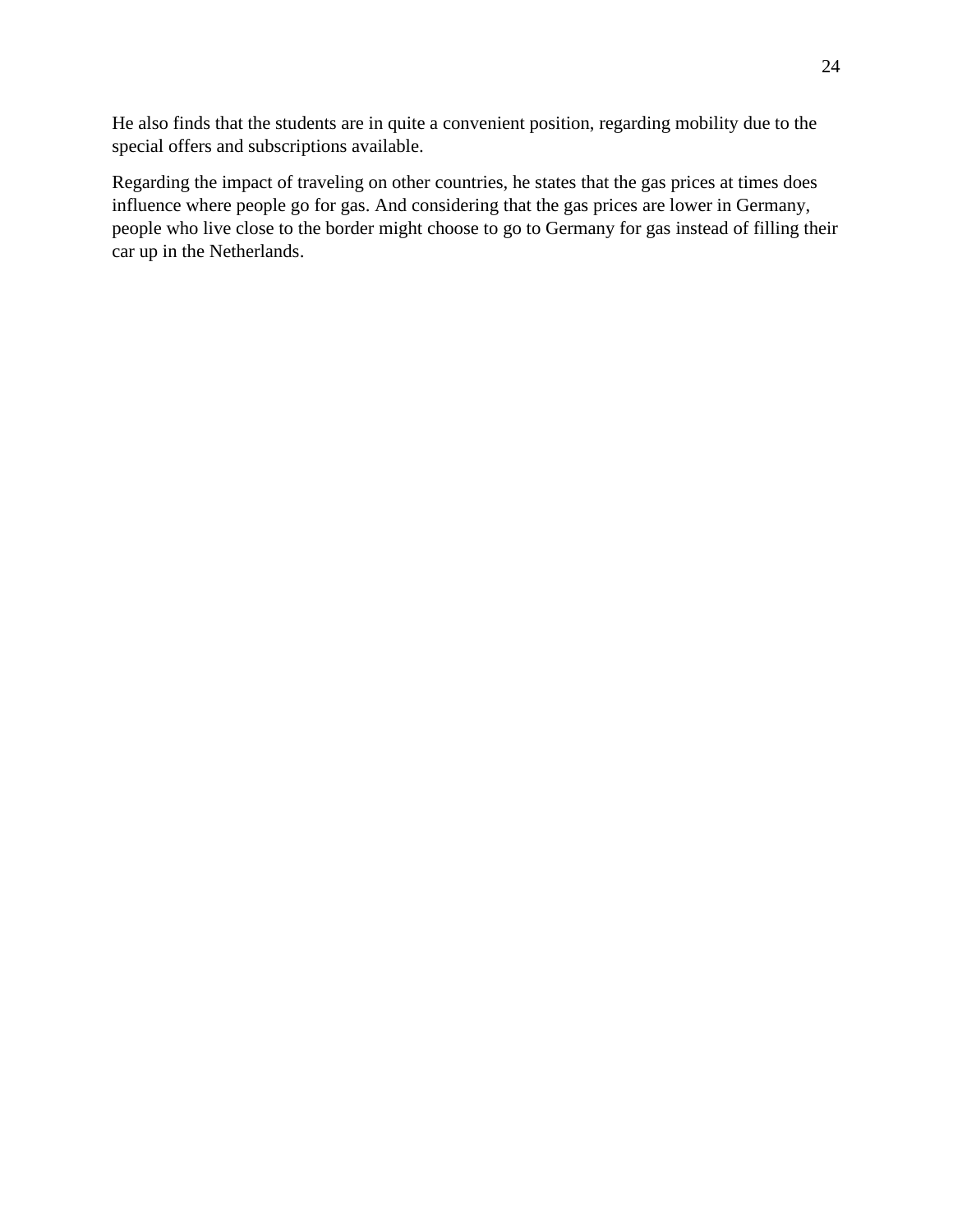#### <span id="page-24-0"></span>Student 2

This was an interview with a student which used to study at the TU/e, but now officially studies in Kopenhagen. However, she lived in Lund in Sweden and traveled to Kopenhagen by train. Now in the Netherlands she lives in Luyksgestel, a village near the Belgian border, and travels to Eindhoven regularly. For activities closer to home like going to the supermarket she uses the bike.

In her first year of her study at the TU/e she still lived in Maastricht and had to travel back and forth towards the TU/e almost daily.

Now she regularly travels with her boyfriend by car to the TU/e. However, she has to get up early to travel with him, but this is cheaper, more comfortable and faster than taking public transport. What she also finds annoying about public transport are the times they drive on do not always connect to the train rides. Another thing is that the bus sometimes leaves earlier from the bus stop than the schedule when it is quiet time. This means she missed her bus a few time which is particularly annoying when it only leaves every 30 minutes or every hour. Also, the combination of using the bus and train can be quite annoying for her as the times don't match up and the step over time is really long. When she wants to go for a drink in the evening she also has to watch the time so she does not miss the bus home. This restricts the places she can visit a lot and is a reason she would like a driver's license.

Her main complaint for using public transport was the price of the tickets as she does not really have an income to spend on tickets, except for a compensation from her master thesis of about 650 euros a month. As she is also not a student in the Netherlands she also does not get a student OV chip card. Both of these situations means she almost pays a sixth of her income on her transport usage.

She has not used micromobility in the Netherlands yet. In Sweden she did use it a few times and she thought it was useful. There they stopped when reaching the outside of the cities. When considering micromobility she thought they could sometimes be good substitutes for using public transport as they are not time related. The one time she thought it would be useful to get an OV bike she thought she needed a subscription on it and didn't have one, which meant she could also not get one. This would be more useful, according to her, to be able to get an OV bike with your personal OV chip card without the need of the subscription.

If she were to choose her mode of transport in the future she would use the car as that would make places more accessible. The only reason she wouldn't choose to have her own car if it were to become easier and cheaper for her to get to the center of Eindhoven by public transport while it would become harder to get there by car. At this point it is in a convenience perspective much better to travel by car. Also when looking at reaching areas outside city centers she mentioned it to be difficult and micro mobility could sometimes be useful to get there.

She also mentioned a few difficulties she saw other people have when using public transport. Sometimes she also saw some people in a wheelchair who had to wait for personnel with a ramp to get in or out of the train. However, these personnel sometimes don't show up which means people can't get on the train. Some older people didn't know how to check out with their OV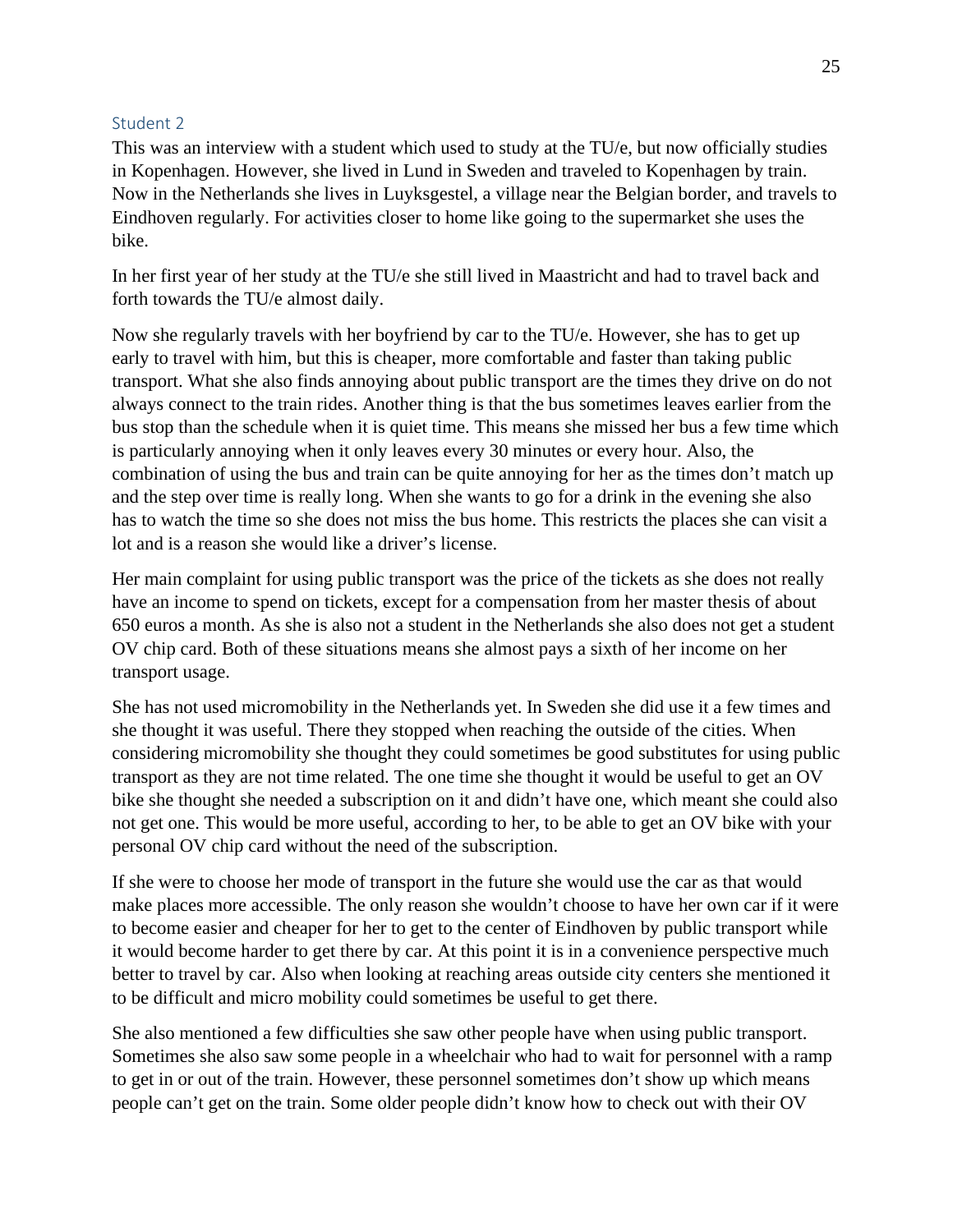chip card and tried to use it on the wrong area. Also she saw some people who were probably on vacation trying to get some tickets, but didn't really understand how the machines worked as they spoke Spanish.

For a small trip we walked from Demos to the Gemini building at the TU/e, hereby passing the 18 Septemberplein. This is an area which is not very clear where cyclists can cycle and where exactly people should be walking. This creates a bit of chaos sometimes. We also walked past the tunnel next to the station on the west side. This is a tunnel she did not feel safe to walk through as there was bad lighting. The route she normally took was via through the station. This took a small bit longer as she had to pay to have enough money on her card so she could walk through. Just outside the station when walking to the university there was a path which had quite slippery tiles, which she had slipped on a few times when they were wet. At the Limbopad going from the station to the campus there is a bit she mentioned would probably be less accessible to some as it is pretty steep. She did like to walk across the rest of the campus as it has a nice feeling to it.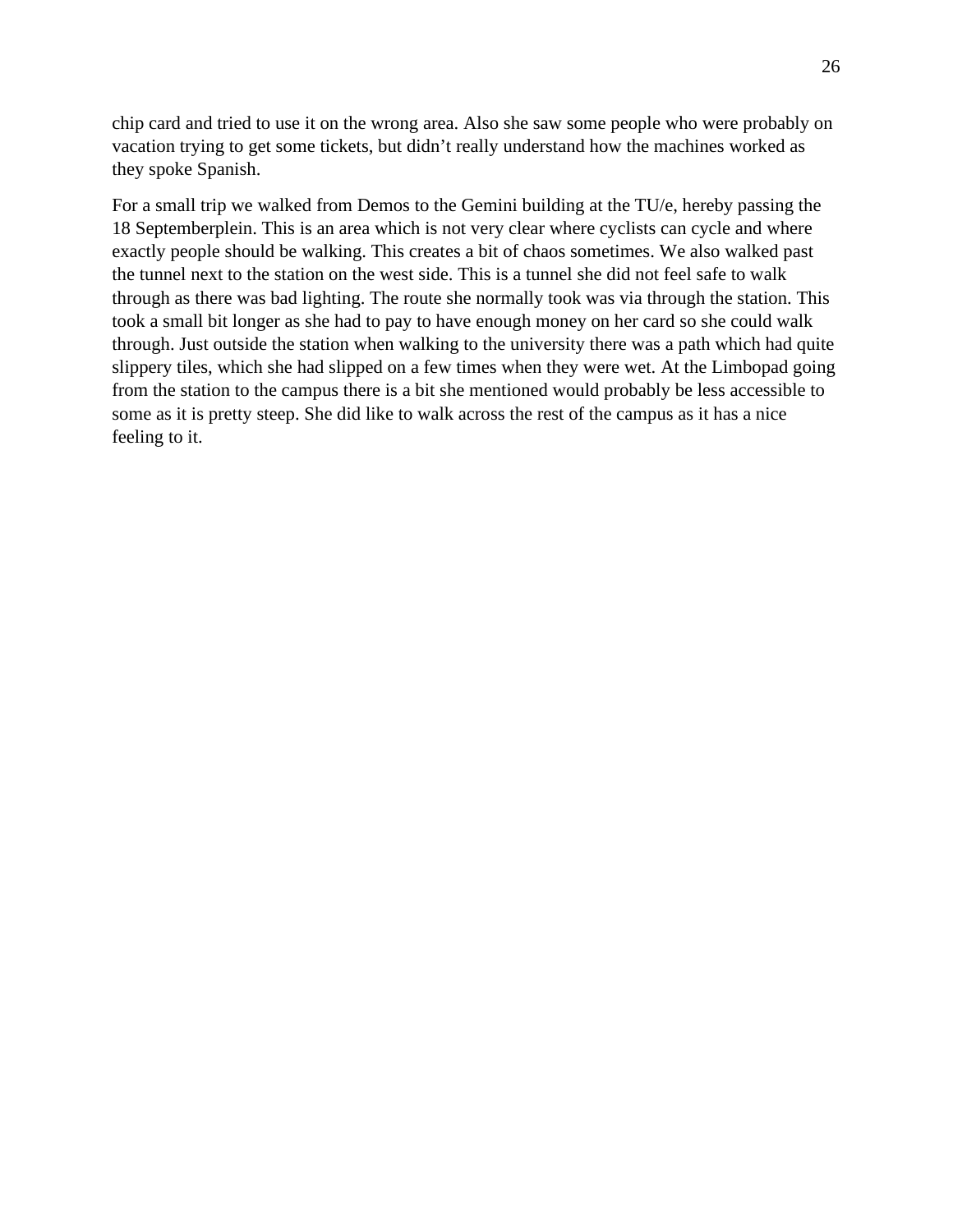#### <span id="page-26-0"></span>Student 3

This student is a 19 year old woman studying in her  $2<sup>nd</sup>$  year at the TU/e. She uses different modes of transport to get around. Mainly she uses the bicycle for the short distances but if the weather is bad she switches to public transport. She used the electric moped as well sometimes except she cannot ride it really well so is not a fan of using it herself, but sometimes she does sit at the back if her boyfriend drives one. Every week she also takes the public transport to get back to her home town to work there. She gets annoyed if something happens on the rails which means she can't get home easily. Luckily her parents most of the time pick her up with the car when this happens. This is also why she likes using the car sometimes as well as she finds that a lot more reliable than using public transport. Especially because if something happens on the rails there is not really a good substitute except for going back and trying again later or having to travel a longer route to get home. While with the car problems occur less often. She also mentioned the environmental effect of travelling a few times, especially on how expensive it is to travel by train even though it is more sustainable. A nice example was that it takes more money to get to Amsterdam by train than it is to travel to Barcelona by plane, which she didn't find a fair pricing distribution.

The trip she took me on was a trip by public transport from the Eindhoven station to her student home. This was because the bus we took stops a 10 minute walk from her house and that is quite far. There is a bus stop near her except she could never take that bus as it only goes once an hour and has a horrible connection to her possible train connection when she has to go to her home town or get back from her home town. She also was not happy as this meant if she left a bit too late she had to run to her bus and that happened a bit too often. When considering this she also mentioned the older population which lived near her who might not be able to make the trip to the bus stop as that might be a too long walk for them. Also when she comes back or goes to her home town she sometimes has some luggage with her which can be quite tedious to carry for the 10 minute walk.

Another issue is the price of the public transport for when she does not have free transport. The prices are one of the reasons she decides to travel on Friday to her home and back on Monday morning, even though having to travel back on Monday means she has to wake up really early when she has to be at university for lectures in the morning. However, in the weekend she also has to travel to her work and back and she usually does that the with public transport as well so then she only gets some discount on her ticket.

When she visits her sister she also sometimes uses a shared scooter as she lives in a more rural area which takes a lot longer to get to by public transport while using a shared scooter only takes like 10 minutes. It is also annoying that these rural areas do not have a frequent connection with the public transport which can sometimes be frustrating if you miss it. Another issue is when she needed to work once at 7:00 and her bike broke down, as it was really early the public transport was not driving yet this was an issue. Luckily she was able to use her housemates bike otherwise she would have had to walk a very long way.

Also she mentioned that for her it would sometimes probably be cheaper to have a small car to get around if the public transport were not free, especially for the trips from her student home to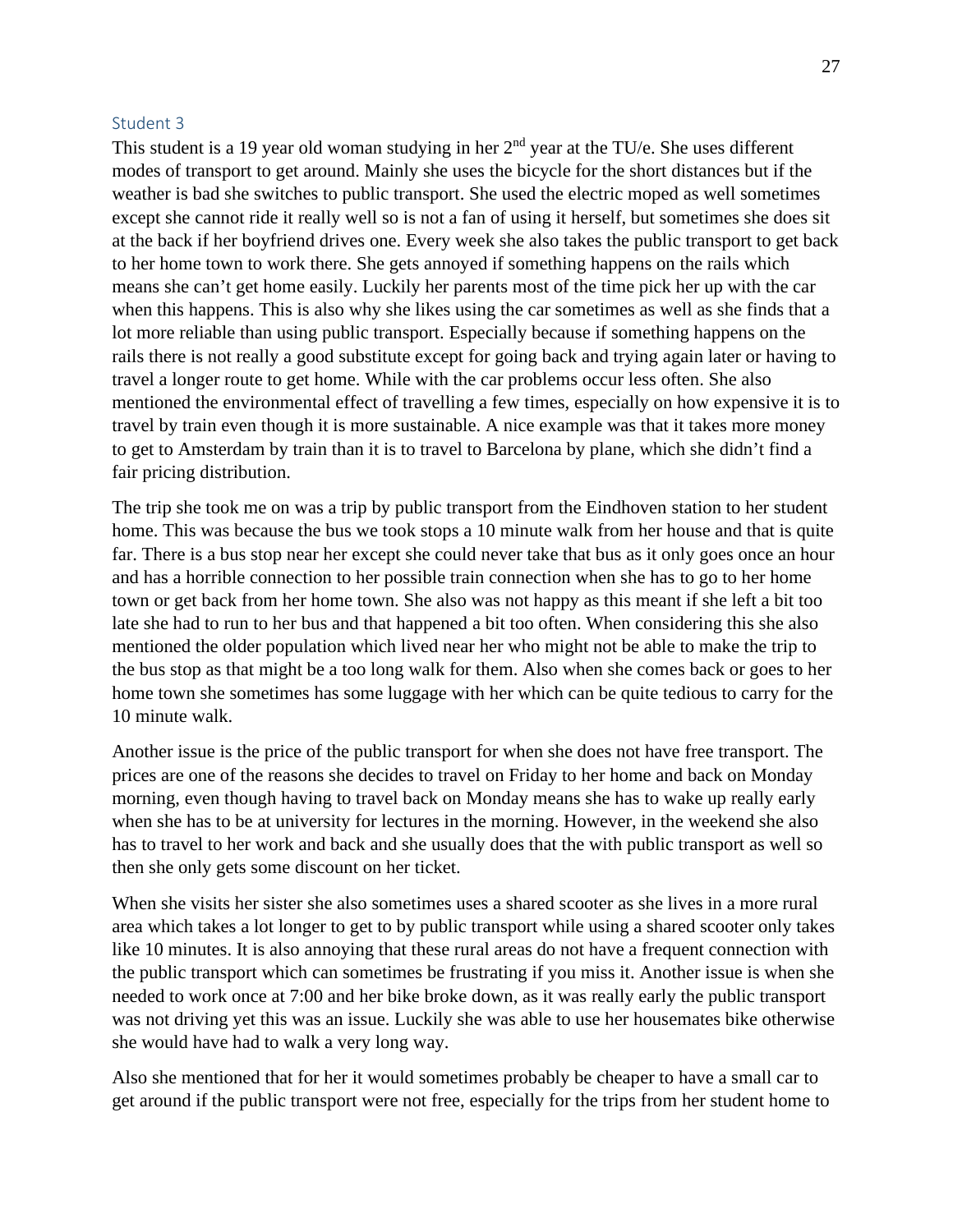her parents' home. Also, on some trips from her mom's to her dad's place which has annoying stop over times she wouldn't mind owning a car for this trip either as this would spare her a lot of time.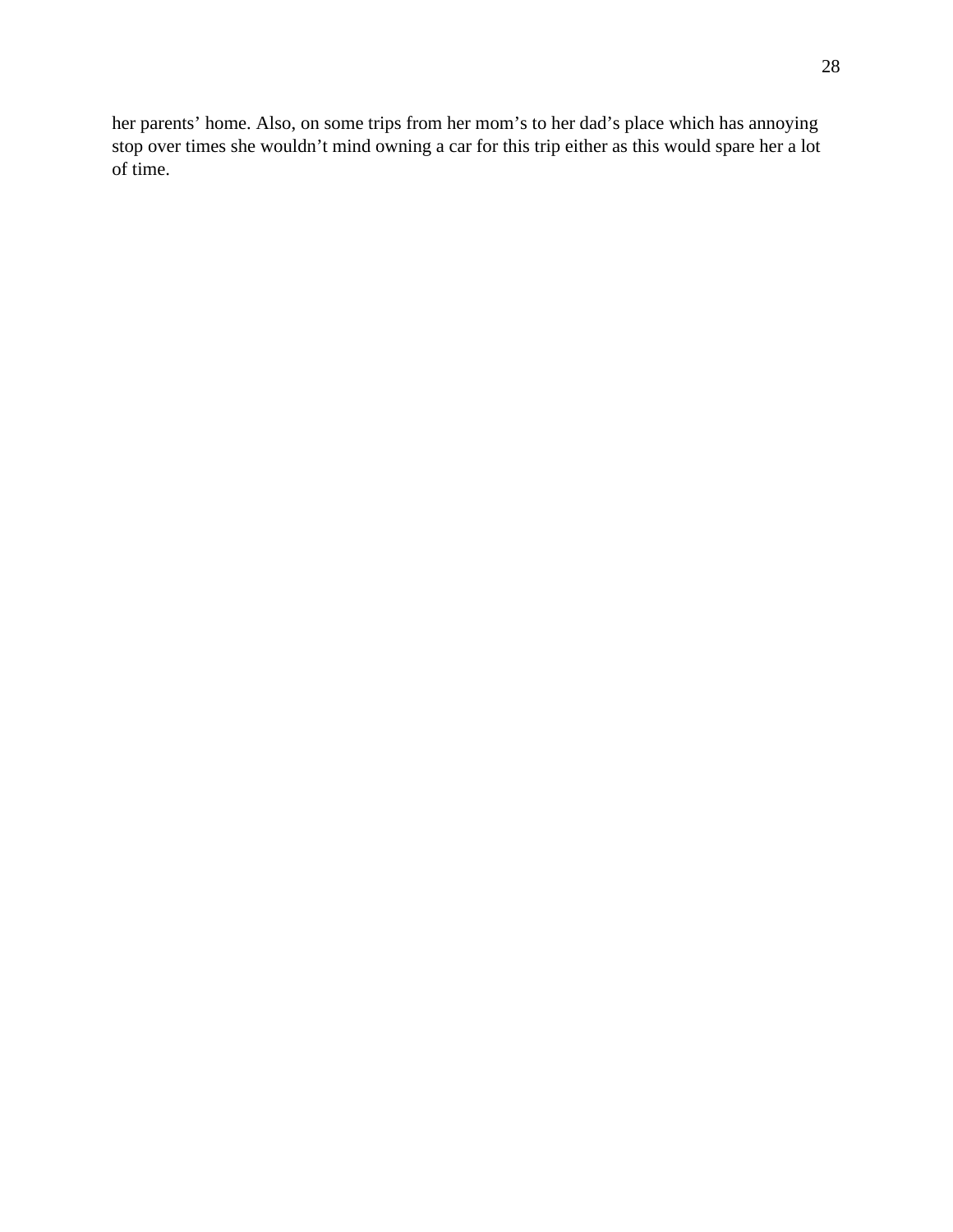#### <span id="page-28-0"></span>Student 4

The interviewee is a young male in his mid-twenties, who is in the final year of his master's education and has to travel by different means of transport on a frequent basis to and from his place of education and his home. The interviewee lives in Eindhoven and has to travel by means of public transport to Den Bosch for his education. Within Eindhoven and in the weekend for leisure trips, he mainly uses a combination of public transport and occasionally different forms of shared mobility.

The interview provided quite some insights in the perspective of the mobility system in the Netherlands, as seen from the standpoint of a student, who is very dependent on the public transport network and provided services for students in this country. From the interview, it became clear money played an important role in his daily transport decisions.

The interviewee uses a wide range of transport modes in his weekly life, ranging from travelling by buses and trains to and from his place of education to travelling with smaller vehicles, such as normal bikes, shared bikes, shared scooters and shared cars in his personal life.

In his leisure time, he does like to visit different cities and areas more often, based on his personal available budget and the availability of public transport to get to these places generally. With his personal budget increasing over the years however, trips have become more frequent and different modes of transport (other than public transport) were also considered to be used for such trips.

The interviewee has a girlfriend who comes from Romania, so he used to travel a lot by plane to visit her as well, but she since moved to the Netherlands, so his frequent use of planes has decreased as well.

With the subject being at the end stages of his education, more thought is put into the future use of vehicles for certain purposes, where owning at least one private vehicle in his household would currently have preference.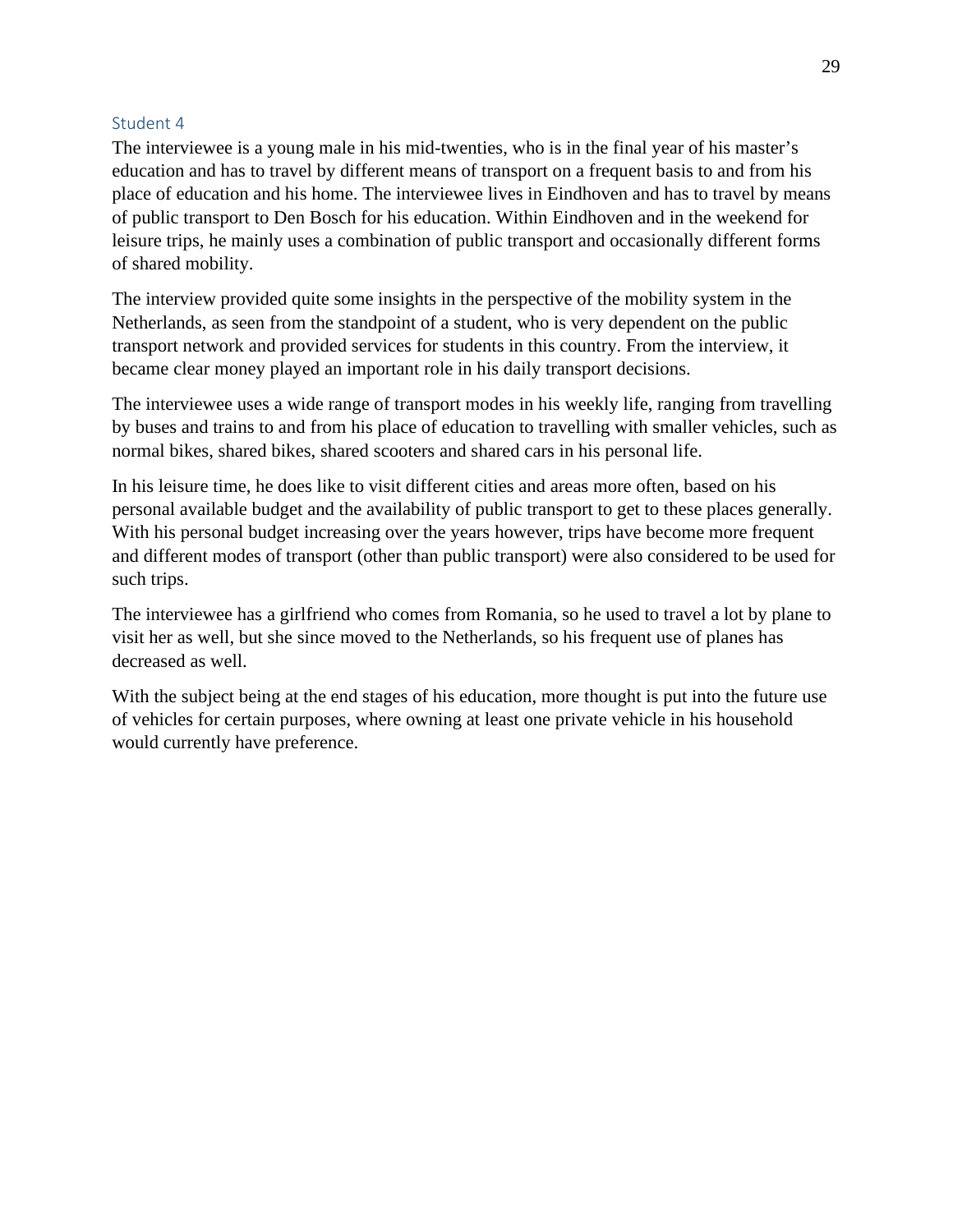#### <span id="page-29-0"></span>Student 5

The interviewee is a young woman in her mid-twenties, who recently moved to the Netherlands after completing a study abroad in Romania. She has just started working in the Netherlands and moved in with her boyfriend in Eindhoven. She travels daily with public transport or personal bike and mainly travels within Eindhoven.

The interview was quite interesting as to see the perceived differences in the Dutch mobility system, seen from a younger person who just moved here. Dutch public transport seemed to offer her a great deal of stability, safety and reliability, but she still had to concern herself with the costs of using transport. Compared to her home country, she does feel more safe travelling in the Netherlands and likes the experience here a lot more. There were some hindrances using Dutch public transport in her case, as a Dutch bank account is needed to use an OV-chipcard and without one, less flexibility can be enjoyed when travelling and more needs to be planned in advance.

Furthermore, due to not living near to a public transport hub and needing to go to a direction in the opposite direction of the closest hub, public transport by itself still proved to be unreliable to get to work during days with bad weather and Shared-scooters did offer an solution sometime.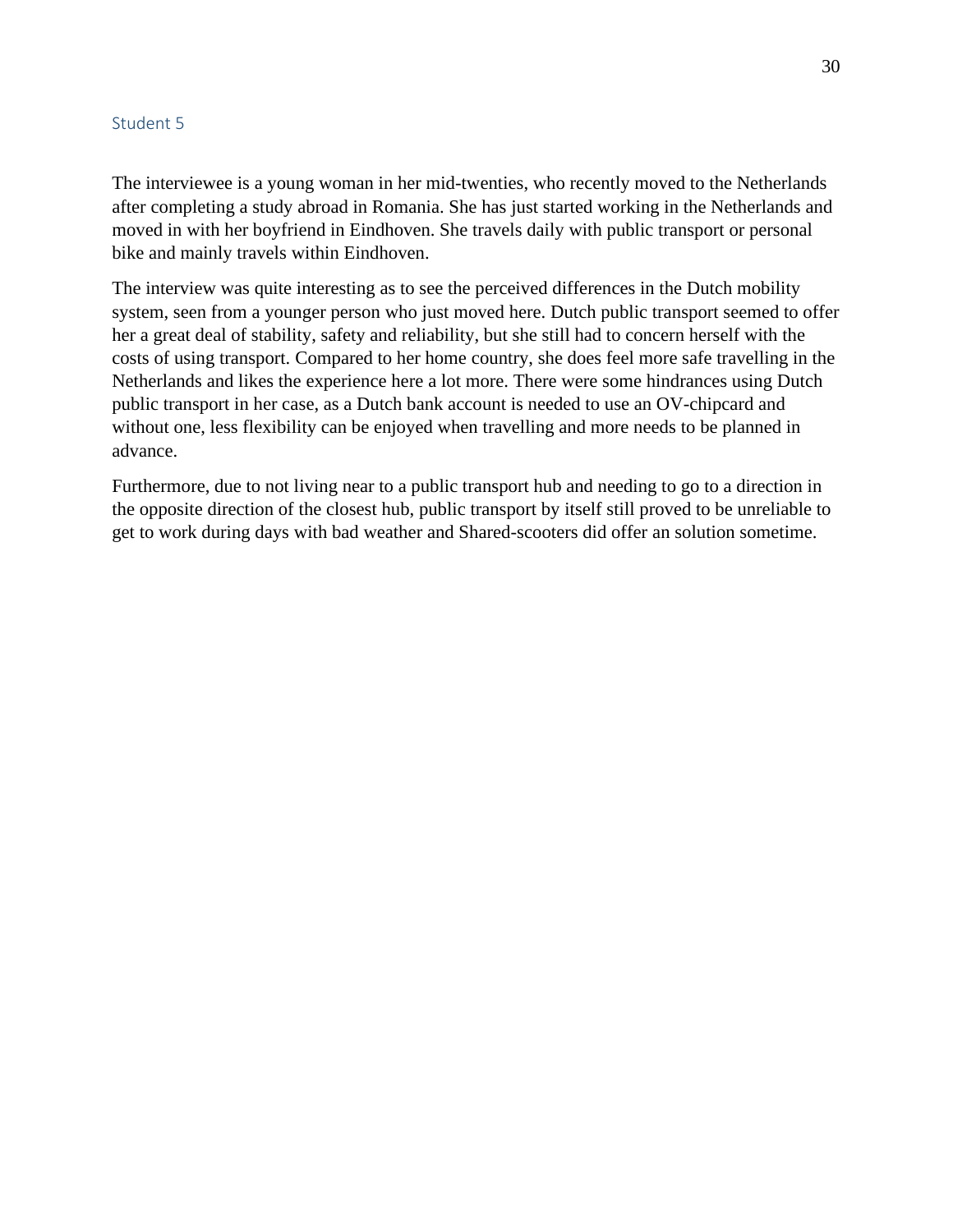# <span id="page-30-0"></span>6. Reflections on the Methodology

In this project we engaged with interviews and travel-along methodologies. Are travel-alongs as a methodology useful and interesting? Can they form a meaningful part of a larger research agenda around mobility justice? We believe they can, but quite some thought and care has to go into designing interview questions (or other interactive methods) which can tease out the lived experience of travelling. Right now, some of our interviews tend to give us insights that other methodologies can also give us, like the problematic frequency of bus transport in less dense areas. A future research project would therefore start with an inventory of existing transport poverty research, identify the insights that this research has already given us and the type of knowledge and experiences we haven't accessed yet.

In our project, given the short timeline, covid concerns, and limited availability of researchers, it was hard to realize travel-along interviews. They require quite some logistic organizing but also thinking about where to go and what to get out of them. Having said that, the travel-along is a method which can at the very least increase awareness of issues among policymakers and engineers. As such, we can envision making travel-alongs a part of the working visits of policymakers. From the researcher perspective, it would require some training or background in ethnographic methods like participant observation to get at non-verbal cues and responses to the mobility environment and experience.

In addition, the travel-along can also be turned on its head by asking participants to imagine or design their ideal travelling experience. This methodology might provide insight into what aspects of mobility the participants address first when given the freedom to, and therefore the aspects they apparently find most important. This in turn can be a conversation-starter on the actual state of this aspect in our current mobility system.

Altogether, this report explored the way in which these qualitative interviews and travel-alongs can serve as an alternative methodology to quantitative approaches. We belief that the subjective experiences recorded by these are missed by such approaches and that this approach is therefore at least an important complementary research strategy when it comes to investigating mobility justice.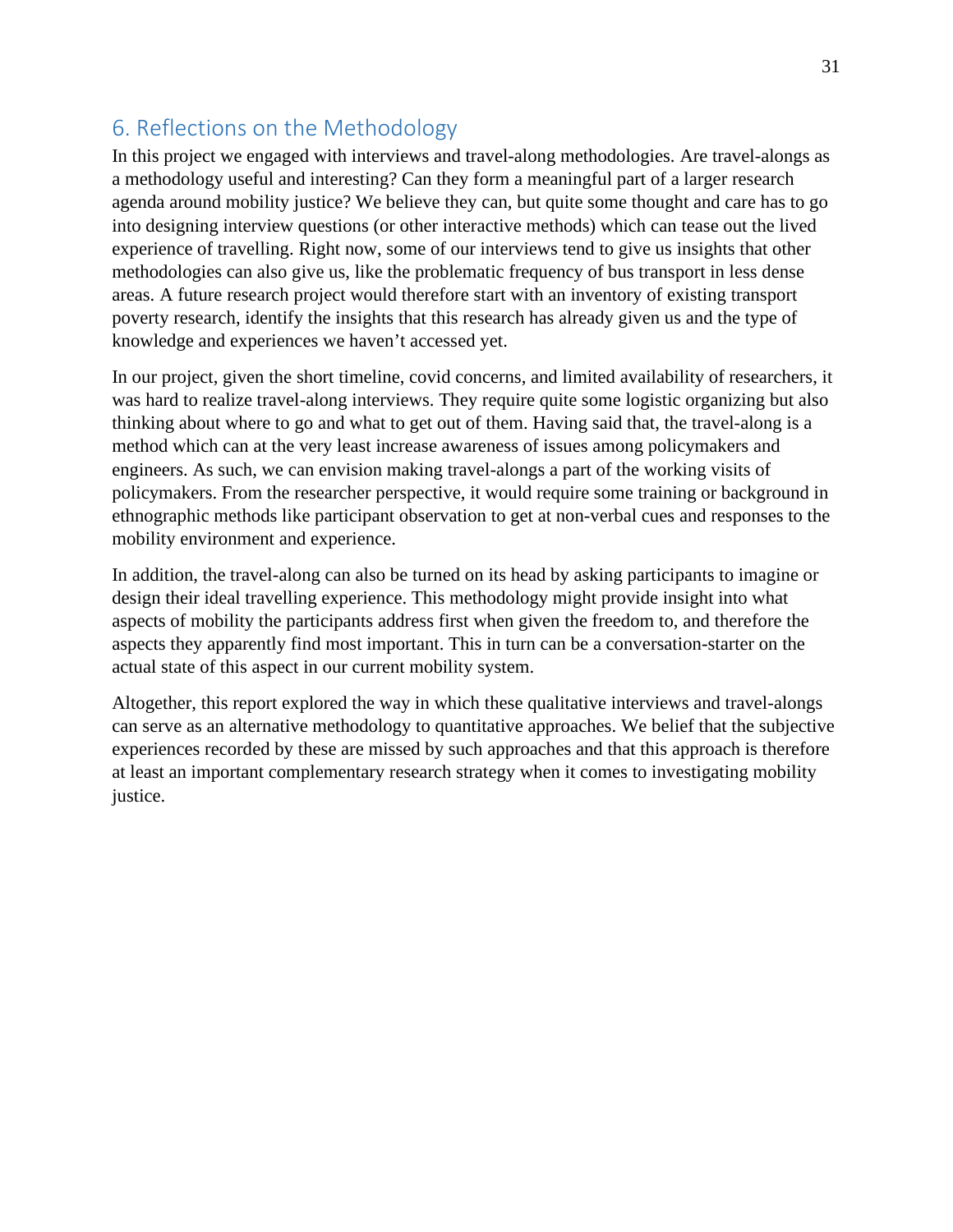# <span id="page-31-0"></span>7. Conclusions: A Future Research Agenda for Mobility Justice

There are a number of key areas for future research that emerge from this project: Firstly, how can we combine people's concern with the cost of transport with achieving sustainable mobility? Can we increase awareness of the (hidden) costs of automobility? Relatedly, how can we address the mobility needs of families? Is there a way of changing the (perceived) necessity of owning a car for families? Thirdly, can we broaden mobility justice approaches to recreational mobility? Much research focuses on commuting at the moment, but is there a right to leisure? And is access to recreation distributed fairly at the moment? A fourth point concerns the increasing digitalization of mobility and the data-harvesting and-mining that goes on. The first process excludes group without digital skills or access to for instance smartphones, while the second process generates questions about ethical ways of dealing with our mobility data. Finally, in another new development, micromobility modes are growing in popularity fast, but are available only to a small, already hypermobile, segment of the population. At present they aggravate mobility injustices while they have potential to alleviate it. These are all issues that deserve further study.

Before outlining these, we cannot omit to mention that a main point of emphasis among the Rover volunteers were concerns with **accessibility**, noticeably for disabled people, and the density of public transit in the countryside. These are more well-known concerns and seem relatively well-researched already.

## <span id="page-31-1"></span>7.1 Mobility justice perspectives on the cost of transport for people and planet

While not a new insight, the fact that the **cost of transport** is a key variable is the clear outcome of this pilot study. This issue pertains particularly to public transit in the Netherlands. Free or reduced public transit fares exist in the Netherlands for certain groups, but to a limited extent. The interviewees generally assume owning a car to be cheaper than using Dutch public transit. Given the public subsidizing of road infrastructure and parking spaces, there are legitimate questions here about fairness and justice.

Future research should therefore consider how justice can become a central concern for transport pricing, closely interlinked with climate concerns. How can we distribute the cost of access to transport in a more precise, tailor-made, and just way, while at the same time reflecting the climate impact of specific transport modes? Research could for example combine detailed fiscal insight into transport-related tax breaks and subsidies with a mobility justice perspective. Current policy instruments in this regard are often quite blunt (e.g. giving *everyone* a tax break), or strongly favour automobilities (e.g. incentives for electric cars – that cannot bring down carbon emissions fast enough, and mainly benefit those with higher incomes). Given the significant amount of money going around in this sector, both in terms of consuming people's personal budget as well in government expenditure, mobility justice perspectives towards a fairer distribution of the cost of mobility in conjunction with a fairer reflection of climate impacts would be an important future research agenda.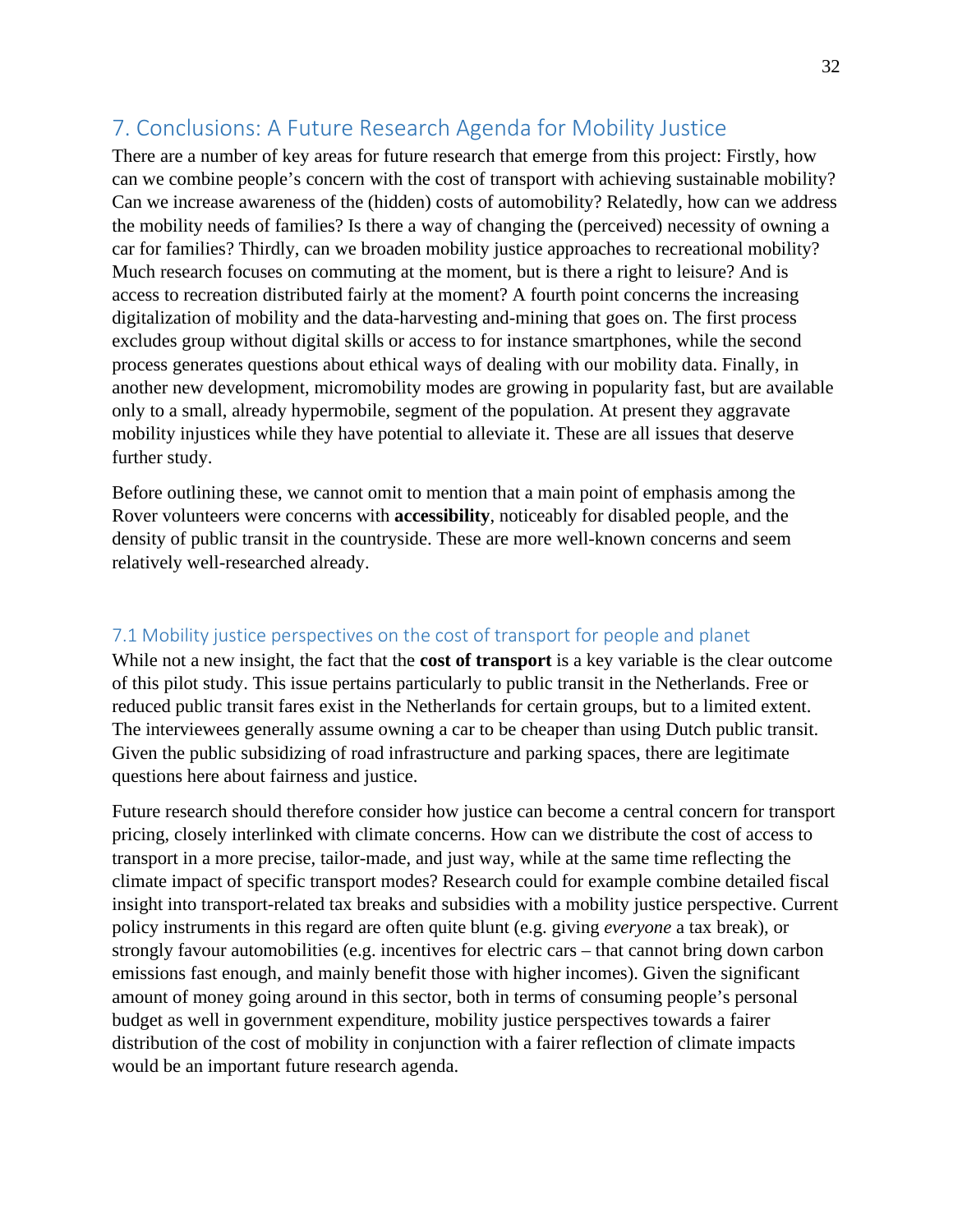To elaborate this a bit further, many of the explicit or implicit remarks about money by the interview participants are troubling from a mobility justice and climate justice perspective. For one, there seems to be quite some evidence of how the entire public transit system is geared towards those who have paid jobs and hence towards commuting. All other people seem to be treated as not necessarily welcome guests (with pricing encouraging off-peak travel). While this is understandable from an economic point of view, it does inhibit other kinds of travel, especially for people with families. Secondly, there seems to be a very strong focus on profit-making, especially for the rail operator. In a country where so many people use it for everyday travel and where high personal mobility is a requirement to participate fully in the society, this principle seems to stand in contrast to a mobility justice agenda. Finally, it seems that if only private cars were more affordable, the interviewed people would switch to them in an instant (apart from the Rover public transit volunteers). **This seems quite troubling in the light of the climate crisis and in terms of being exposed to other members of the society, from other walks of life**. For example the students mostly care about convenience and very little about the climate impacts. The current setup also seems particularly discriminatory against refugees, who are required to be quite mobile, while they need to foot the travel bill themselves.

Behavioural change is a central element of these considerations. Here, aspects of the mobility justice approach might conflict. From an inter-generational (climate) perspective there is a clear need to achieve mode substitution away from cars to active modes and public transit. However, significant parts of the population seem to strongly prefer driving, if affordable enough. Mobility justice approaches value autonomy and self-determination, raising questions about the ethical appropriateness of nudging, financial measures as discussed above, or behavioural campaigns. The fierce backlash against measures that make climate-damaging practices like flying or eating meat more expensive suggests that this is a very tense and sensitive area.

This section has highlighted why it is important for future research to take a justice perspective on the intersection of transport pricing, climate concerns and behaviour change.

#### <span id="page-32-0"></span>7.2 Mobility Justice beyond commuting: variety of group sizes and trip purposes

Within this broader context, future research should particularly focus on a variety of trips (e.g. care, education, shopping, leisure) and a range of group sizes, particularly families. This would complement the large body of research that largely focuses on individual travellers and commuting trips. This future research would ask: How could new insights on a variety of group sizes and trip purposes foster more just mobility experiences and opportunities across society?

In this report these concerns have been especially visible in the *statushouders* interviews, expressed though the needs of **families**. In many studies, the implicit assumption of travel seems to be that the traveller is alone. This however creates a fictional traveller with greater flexibility than the average family. Families also tend to have a greater car-dependency, or at least believe they do so. Questions taking the family as a starting point could be interesting. E.g.: how do families without cars travel? And are their costs comparable or even higher than owning a car? And, from a climate perspective, are there viable ways to reduce car dependency among families?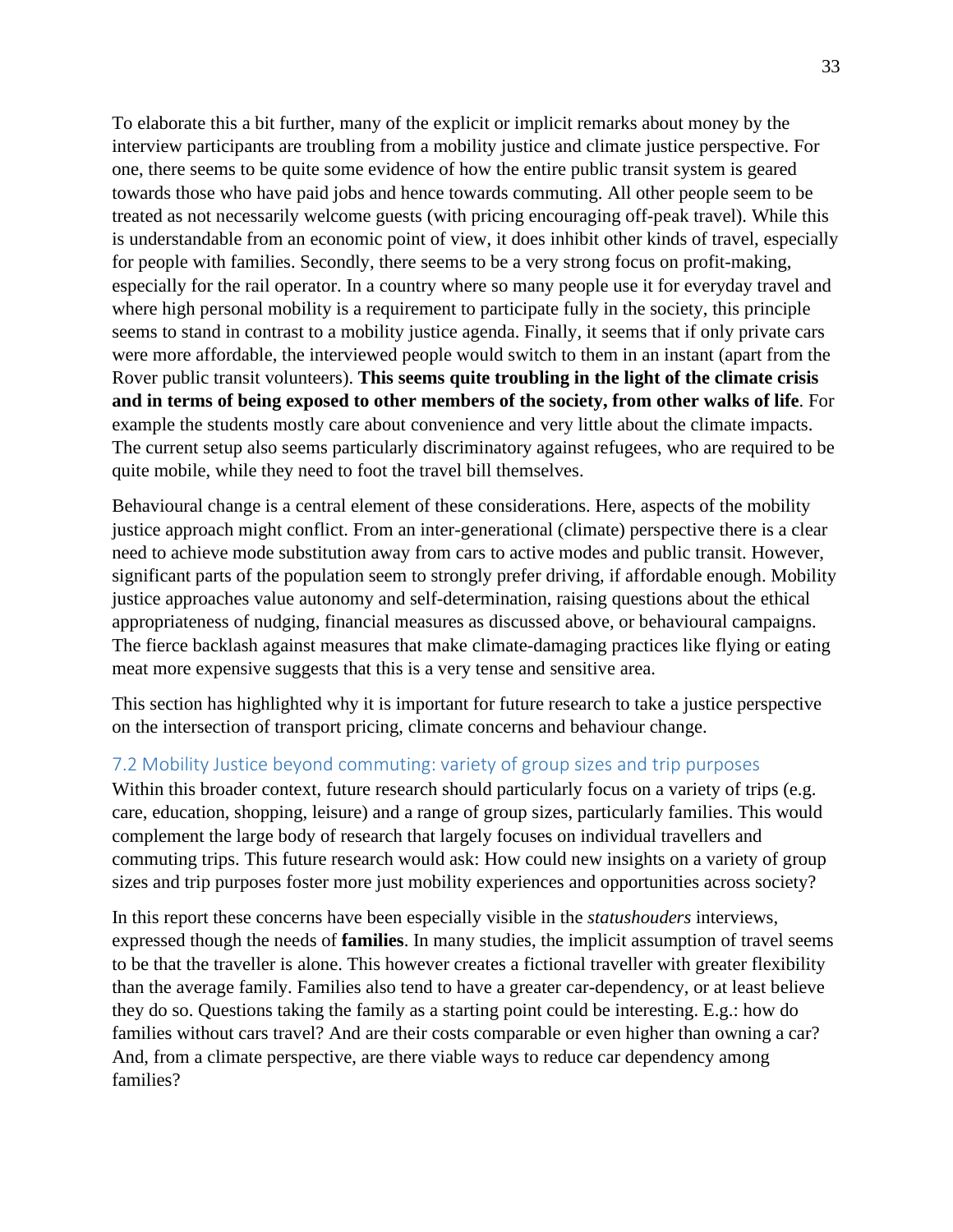We can also note that mobility, at least in the way the interview participants thought of it, is quite narrowly conceived of as commuting. One thing a mobility justice perspective can do is to make a strong case for looking at the **non-work related mobility** and at the value that access to mobility brings in feeling like a citizen. It does seem that the approach to the Dutch (public) transport system is still very instrumental, very much about providing an efficient way to generate more economic value, while neglecting other more socially-oriented aspects. In this respect it is worth remarking that micromobility, where used by the interviewees, was often used in a leisure setting rather than a commuter setting.

The introduction of micromobility—(shared) scooters and bicycles—is a fast-growing market in cities. However, these systems tend to be concentrated in city centres. Providers of docked systems will provide docking stations at selected points, while providers of dockless systems redistribute scooters to locations where potential use is highest. As a result, locations farther away from city centres are underserved by these new mobility modes. Typically, these are more suburban or low-income neighbourhoods, where micromobility could serve mobility needs of people who face barriers to transport. Currently, micromobility is mainly provided in areas where mobility options already abound and are used typically by groups who are already highly mobile. In short, micromobility has potential to address traffic poverty, but we would need public regulation of private companies to achieve this.

This section highlighted how future research that considers a variety of group sizes and trip purposes (rather than largely focusing on single commuters) would show how more just mobility experiences and opportunities across society could be achieved.

## <span id="page-33-0"></span>7.3 Mobility Justice and micromobility

The third key element of future mobility justice research concerns micromobility. For example, our interviewees discussed a range of experiences and issues around cycling and the use of shared bicycles and e-scooters.

Going beyond well-known approach of considering cars, public transport and active modes (walking and cycling), we urgently need research that broadens this lens to investigate how micromobility could play a much larger role in the future, and what the mobility justice implications of this are. What can a mobility justice approach show us about the impact and potential of micromobility, and how can it reveal broader justice implications of our current mobility system and visions for future mobilities? Recent studies (Brost et al. 2022; Philips, Anable, and Chatterton 2020; Cairns et al. 2017) have shown the significant potential of micromobility to substitute car trips, while the vast majority of incentives and infrastructure investment is geared towards electric cars, which have much less potential for reducing carbon emissions, and to be affordable to broad parts of the society quickly.

Definitions of micromobility are contested, but typically include a range of small, light vehicles that are fully or partially powered by humans and/or motors, such as bicycles, e-bikes, step escooters or moped e-scooters, while some definitions also extend to micro-cars. All are significantly lighter than traditional cars (up to 300 or 500 kg, often significantly less) and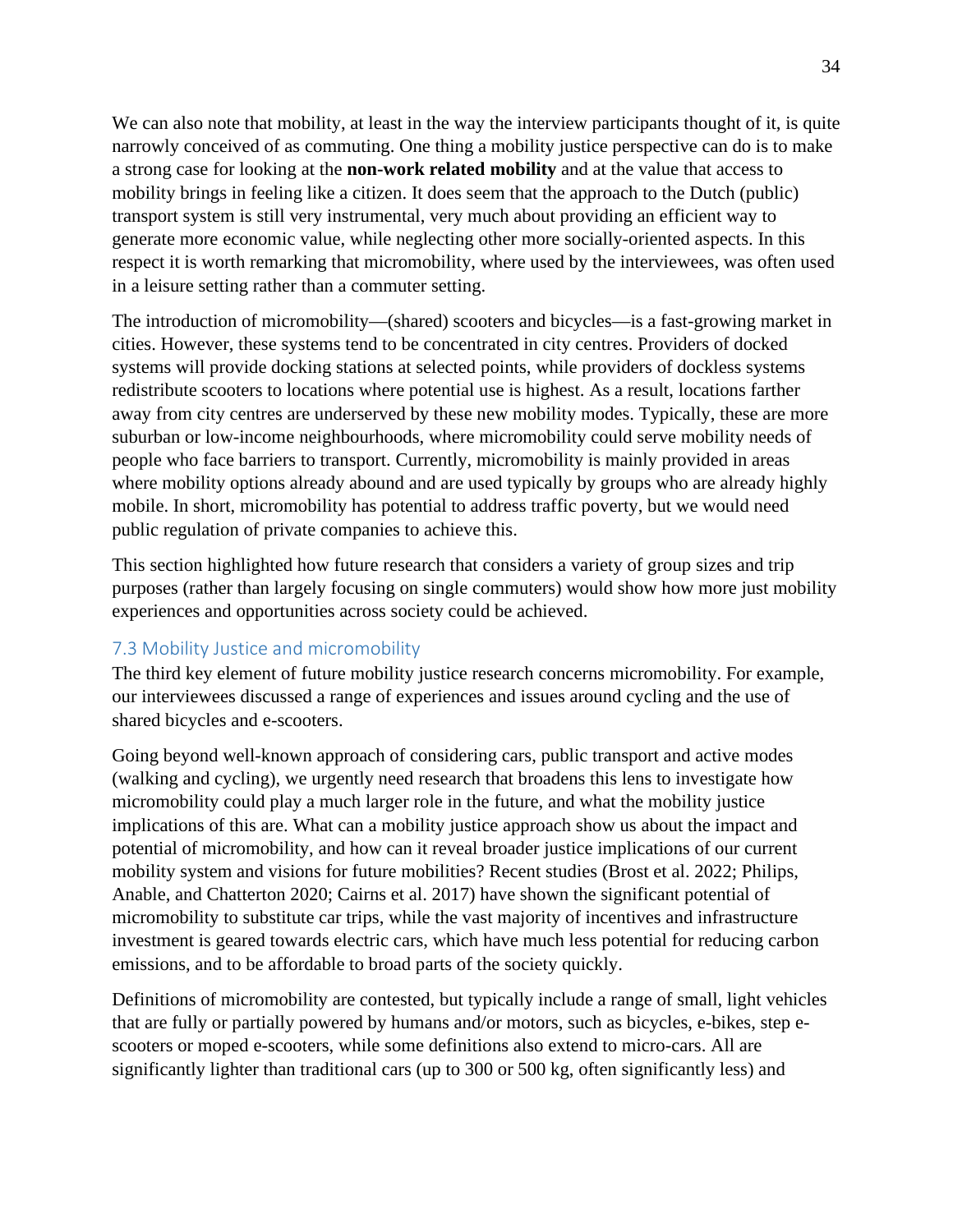limited to about 45km/h (some to 25km/h), requiring substantially less energy to move them. They can be personally owned or part of shared services.

The interviewees mentioned how the use of privately owned and shared bicycles is very different. For people who did not grow up in the Netherlands there were obstacles such as needing to learn to cycle. While some initiatives on this point are taken by cycling activists, there is generally a lack of resources for this. Additionally, lack of knowledge of the Dutch language, or a lack of access to a Dutch bank account can make it harder to use systems like the OV shared bike. Newer shared modes, noticeably scooters, suffer from a lack of stations in areas that would potentially benefits the most. Providers of docked systems will provide docking stations at selected points, while providers of dockless systems redistribute scooters to locations where potential use is highest. As a result, locations farther away from city centers are underserved by these new mobility modes. Typically, these are more suburban or low-income neighborhoods, where micromobility could serve mobility needs of people who face barriers to transport. Currently, micromobility is mainly provided in areas where mobility options already abound and are used typically by groups who are already highly mobile. In short, micromobility has potential to address traffic poverty, but we would need public regulation of private companies to achieve this

Many other forms of micromobility are emerging. Their introduction in the Netherlands was not discussed much in the interviews. Given their potential compatibility with public transit journeys, they will have to play a major role in future mobilities, so it is crucial to research how they cannot just help lower transport carbon emissions, and provide new business opportunities/models. Rather than serve as a fashionable hipster mode of gentrification, we should take measures ensuring micromobility will contribute to just future mobilities.

## <span id="page-34-0"></span>7.4 Mobily Justice in the Digital/Data Age

The fourth key element of future mobility justice research is the increasing digitalisation and datafication of our societies and everyday lives, including people's mobilities.

Digital and data aspects of mobility were also mentioned by the interviewees and relate clearly to justice concerns. For example, missing or incorrect information about public transport stops or times on google maps impacted use and perception of public transport negatively. Another example is the need for a digital OV Chip card for access to OV bicycles, which restricts access to those who cannot or do not wish to use the chip card. With the increasing digitalization and datafication of mobility, further research into the intersection of digital/data justice and mobility justice becomes increasingly urgent.

With the increasing bundling of mobility services into Mobility as a Service, this data/digital elements becomes even more amplified, further highlighting the need for justice research on mobility in the digital/datafied age.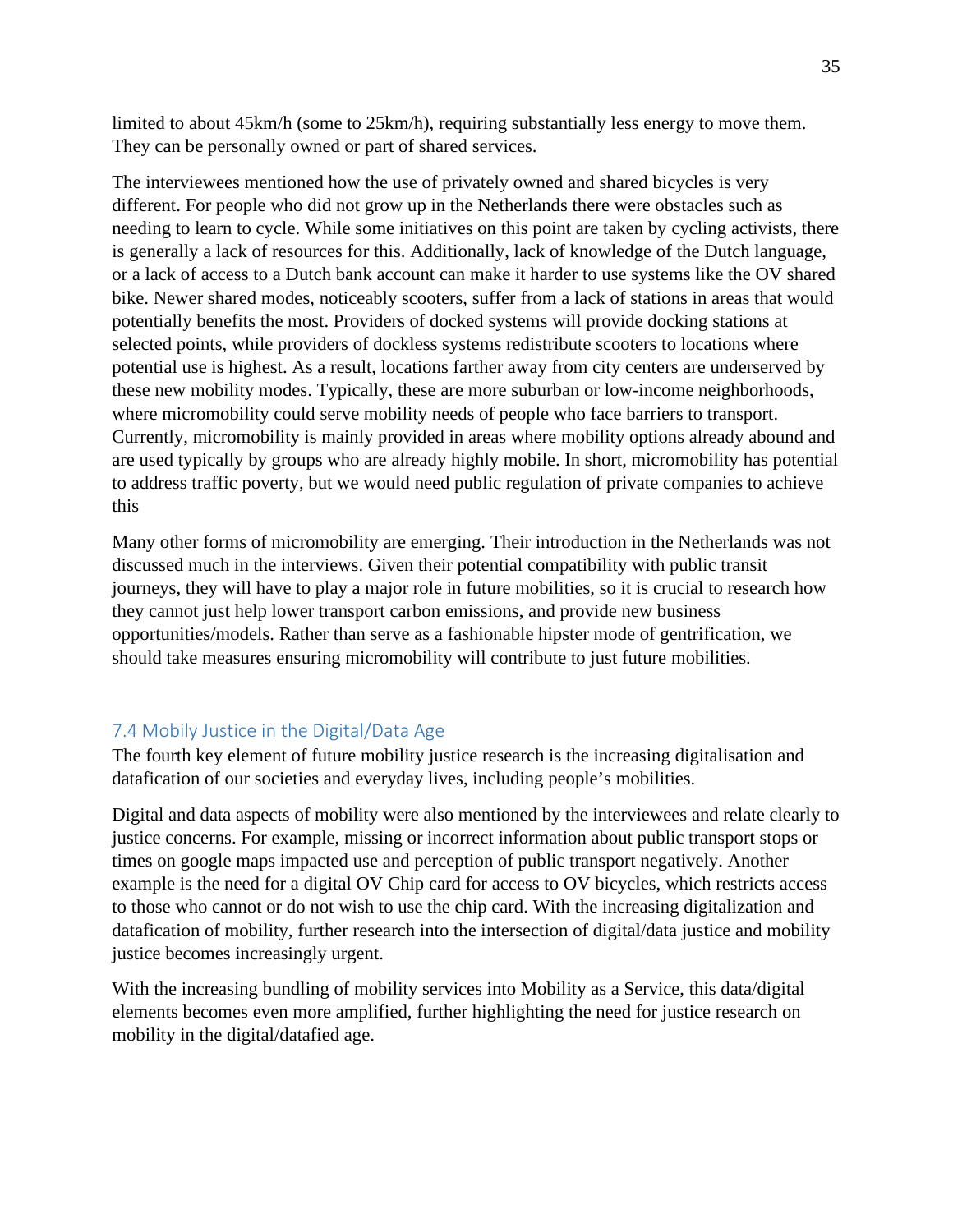#### <span id="page-35-0"></span>7.5 In short

We see 4 main tangents of research. Firstly, the relationship between personal choice in mobility and climate change is problematic. Values clash here: personal autonomy vs. (intergenerational) climate justice. Secondly, we identified some perspectives which should be more prominent in studies with a justice component. Specifically, the family as a unit of analysis, and recreation as a type of mobility. Thirdly, there are some new trends in mobility which are concerning from a mobility justice perspectives. We need to study the full implications of the datafication of mobility. Finally, we also need to study the background conditions for the uptake of (shared) micromobility modes more. These can play a crucial role in combatting climate change, but many barriers to use exist at present.

## <span id="page-35-1"></span>Bibliography

Attoh, K. (2016). Public transportation and the idiocy of urban life: *Urban Studies 54*(1), 196–213. https://doi.org/10.1177/0042098015622759

Bek, P. (2022). *Governing Workers' Mobility*. Amsterdam: Amsterdam University Press.

Brost, M. et al. (2022). The Potential of Light Electric Vehicles for Climate Protection through Substitution for Passenger Car Trips – Germany as a Case Study (March). https://www.dlr.de/content/de/downloads/2022/lev-studie.pdf? blob=publicationFile&v=1

Cairns, S., Behrendt, F., Raffo, D., et al. (2017). Electrically-assisted bikes: Potential impacts on travel behaviour. *Transportation Research Part A: Policy and Practice* 103, 327–342. DOI: 10.1016/j.tra.2017.03.007.

Cook, N., & Butz, D. (2018). Moving toward mobility justice. *Mobilities, Mobility Justice and Social Justice*, 3–21. https://doi.org/10.4324/9780815377047-1

Crawford, K. (2016, June 26). Artificial Intelligence's White Guy Problem. *New York Times*, 5–9.

Cresswell, T. (2010). Towards a Politics of Mobility. *Environment and Planning D 28*(1), 17–31. https://doi.org/10.1068/D11407

Dill, J., & McNeil, N. (2020). Are Shared Vehicles Shared by All? A Review of Equity and Vehicle Sharing. *Journal of Planning Literature 36*(1), 5–30. https://doi.org/10.1177/0885412220966732

Enright, T. (2019). Transit justice as spatial justice: learning from activists. *Mobilities 14*(5), 665–680. https://doi.org/10.1080/17450101.2019.1607156

Frith, J., & Saker, M. (2020). It Is All About Location: Smartphones and Tracking the Spread of COVID-19. *Social Media and Society*, *6*(3), 2–5. https://doi.org/10.1177/2056305120948257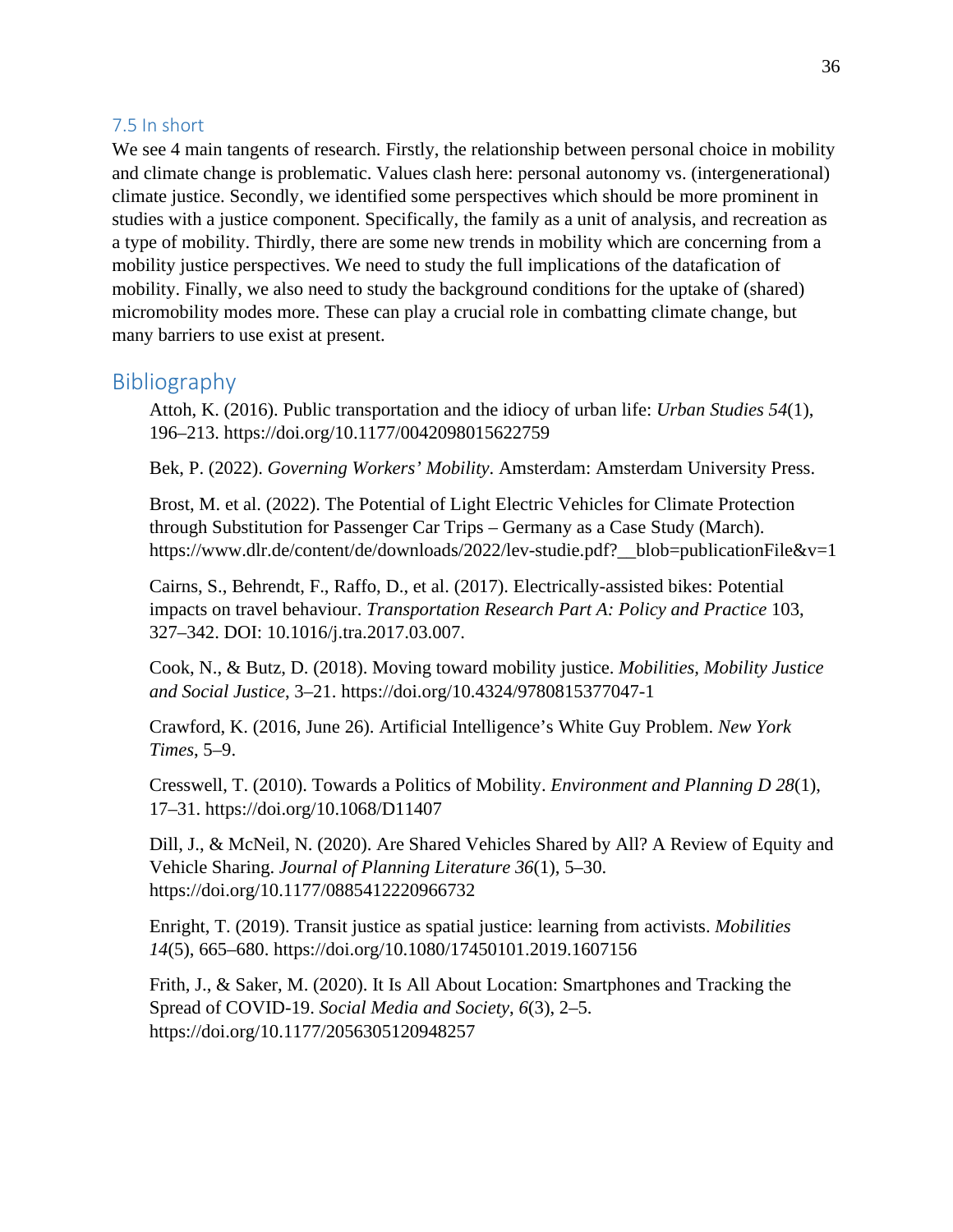Gallez, C., & Motte-Baumvol, B. (2017). Inclusive mobility or inclusive accessibility? A European perspective. *Cuadernos Europeos de Deusto 56*, 79–104. https://doi.org/10.18543/CED-56-2017PP79-104

Hannam, K., Sheller, M., & Urry, J. (2006). Editorial: Mobilities, Immobilities and Moorings. *Mobilities 1*(1), 1–22. https://doi.org/10.1080/17450100500489189

Jeekel, H. (2018). *Inclusive Transport: Fighting Involuntary Transport Disadvantages*. Elsevier.

Karner, A., London, J., Rowangould, D., & Manaugh, K. (2020). From Transportation Equity to Transportation Justice: Within, Through, and Beyond the State: *Journal of Planning Literature 35*(4), 440–459. https://doi.org/10.1177/0885412220927691

Kuttler, T., & Moraglio, M. (2021). *Re-thinking Mobility Poverty Understanding Users' Geographies, Backgrounds and Aptitudes*. Routledge.

Sourbati, Maria, and Frauke Behrendt. 2020. "Smart Mobility, Age and Data Justice." New Media and Society, 1–17. doi:10.1177/1461444820902682.

Lucivero, F. (2020). Big Data, Big Waste? A Reflection on the Environmental Sustainability of Big Data Initiatives. *Science and Engineering Ethics*, *26*(2), 1009–1030. https://doi.org/10.1007/s11948-019-00171-7

Martens, K. (2017). *Transport Justice: Designing Fair Transportation Systems*. Routledge.

Miralles-Guasch, C., Melo, M. M., & Marquet, O. (2015). A gender analysis of everyday mobility in urban and rural territories: from challenges to sustainability. *A Journal of Feminist Geography 23*(3), 398–417. https://doi.org/10.1080/0966369X.2015.1013448

Pasek, A. (2019). Managing Carbon and Data Flows: Fungible Forms of Mediation in the Cloud. *Culture Machine*, *18*, 1–15.

Philips I, Anable J and Chatterton T (2020). E-Bike Carbon Savings – How Much and Where? (June): 7. doi: 10.13140/RG.2.2.20431.71846.

Redden, J. (2018). The Harm That Data Do. *Scientific American*. https://www.scientificamerican.com/article/the-harm-that-data-do/

Sheller, M. (2018a). *Mobility Justice: The Politics of Movement in an Age of Extremes.*  London: Verso.

Sheller, M. (2018b). Theorising mobility justice. *Temp Social*, *30*(2), 17–34.

Sheller, M. (2018c). Theorizing Mobility Justice. In *Mobilities, Mobility Justice and Social Justice* (pp. 22–36). Routledge.

Sheller, M., & Urry, J. (2016). The New Mobilities Paradigm. *Environment and Planning A 38*(2), 207–226.<https://doi.org/10.1068/A37268>